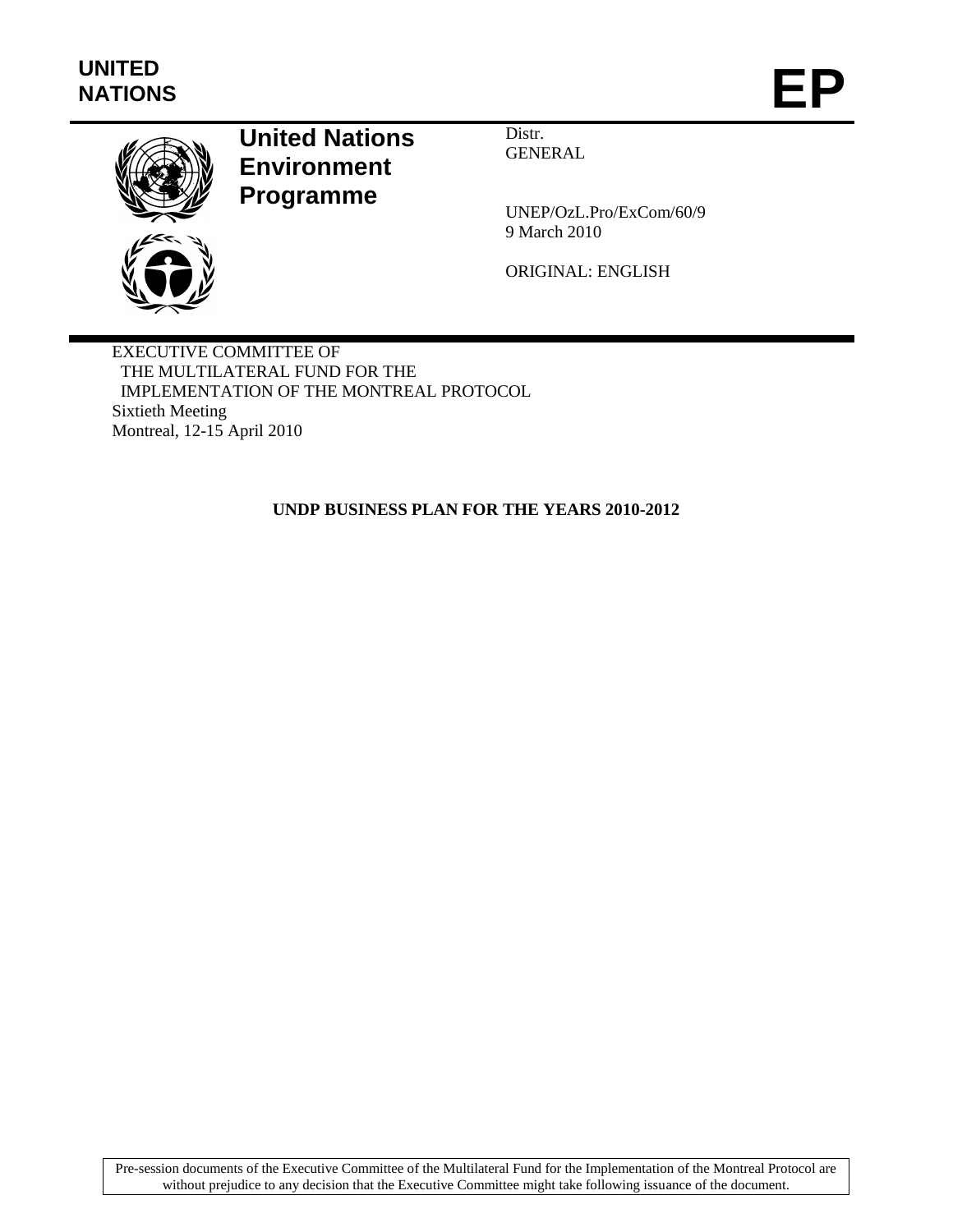## **COMMENTS AND RECOMMENDATIONS FROM THE FUND SECRETARIAT**

1. This document presents a summary of UNDP"s planned activities for the phase-out of ozone depleting substances (ODS) during the 2010-2012 triennium. It also contains UNDP's business plan performance indicators, general comments, and recommendations for consideration by the Executive Committee. UNDP"s 2010-2012 business plan narrative is contained in Annex I.

2. Table 1 presents, by year, the value of activities included in the business plans according to the categories "required for compliance" and "not required" according to the Model rolling three-year phase-out plan.

#### Table 1

## **RESOURCE ALLOCATION IN THE BUSINESS PLAN OF UNDP (2010-2014) (US \$000s)**

| <b>Required by Model</b>                             |         | 2011   | 2012    | 2013    | 2014   | <b>Total</b>              |
|------------------------------------------------------|---------|--------|---------|---------|--------|---------------------------|
|                                                      |         |        |         |         |        | $(2010 \text{ to } 2014)$ |
| Required for compliance (MYAs and Standard costs)    | 6.943   | 2.736  | 6.482   | 2.660   | 6,550  | 25,372                    |
| Required for compliance (HCFCs)                      | 95.150  | 64,366 | 156.925 | 159.289 | 91.203 | 566,932                   |
| Not Required for compliance (Resource mobilization)  | 269     |        |         |         |        | 269                       |
| Not Required for compliance (ODS disposal)           | 4.750   |        |         |         |        | 4,750                     |
| Not Required for compliance (Chiller, Illegal trade, |         |        |         |         |        |                           |
| CTC, MBR, MDI, Studies, Workshops)                   |         |        |         |         |        |                           |
| <b>Grand Total</b>                                   | 107.112 | 67.102 | 163,407 | 161.950 | 97,753 | 597,323                   |

3. UNDP had included activities valued at US \$107.11 million in 2010 and a total value of US \$597.32 million over the period 2010 to 2014.

## **MYAs and standard costs**

4. Table 2 presents information on UNDP"s multi-year agreements (MYAs), new methyl-bromide (MBR) activities, terminal phase-out management plans (TPMPs), institutional strengthening (IS), and core unit activities that are considered to be required for compliance.

## Table 2

## **REQUIRED FOR COMPLIANCE FOR MYAS AND STANDARD COSTS (2010 to 2014) (US \$000s)**

| <b>Required by model</b>                    |       | 2011  | 2012  | 2013  | 2014  | <b>Total</b>              |
|---------------------------------------------|-------|-------|-------|-------|-------|---------------------------|
|                                             |       |       |       |       |       | $(2010 \text{ to } 2014)$ |
| Approved multi-year                         | 501   | 59    | 59    |       |       | 619                       |
| New MBR activities                          |       |       |       |       |       |                           |
| <b>TPMP</b>                                 | 140   | 140   |       |       |       | 280                       |
| <b>IS</b>                                   | 4.332 | 507   | 4.332 | 507   | 4.332 | 14,010                    |
| Core unit                                   | 1.971 | 2,030 | 2,091 | 2,153 | 2,218 | 10,463                    |
| Total (required for compliance for MYAs and | 6,943 | 2,736 | 6.482 | 2.660 | 6,550 | 25,372                    |
| standard costs)                             |       |       |       |       |       |                           |

5. The Consolidated Business Plan (UNEP/OzL.Pro/ExCom/60/7) addresses several issues relevant to UNDP"s activities required for compliance for MYAs and standard costs including the following:

(a) UNDP included MYA values that corresponded to those in the Secretariat"s records on MYAs;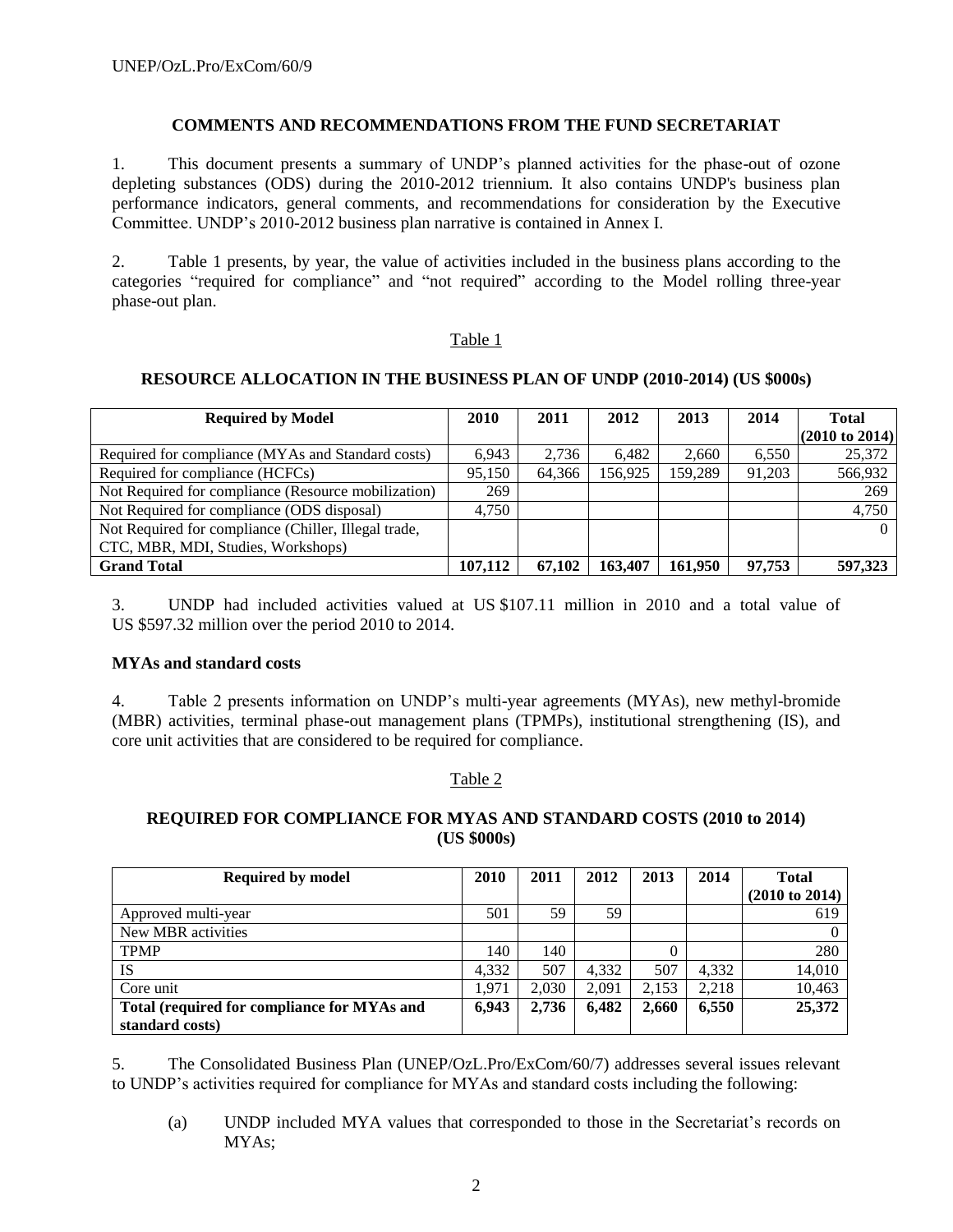(b) UNDP plans to submit annual tranches for TPMPs valued at US \$139,750 after 2010 for Angola.

6. No issues were raised with respect to those activities also considered required for compliance. UNDP"s core unit costs are projected to increase at a rate of 3 per cent per year.

# **HCFC activities**

#### HCFC tonnage

7. UNDP used the 2010-2012 model rolling three-year phase-out plan as a basis for its tonnage estimates according to the formula indicated in its business plan narrative (Annex I).

8. Agencies were asked to indicate if they included accelerated phase-out activities in their business plans. With respect to those countries for which HCFC phase-out activities covered volumes greater than 10 ODP tonnes, the implementing agencies included HCFC activities in their business plan whose combined tonnage was more than that required by the model for China (105.7 ODP tonnes); Colombia (34.2 ODP tonnes); Costa Rica (15.9 ODP tonnes); Indonesia (154.2 ODP tonnes); Jordan (39 ODP tonnes); Mongolia (26 ODP tonnes); Philippines (12.7 ODP tonnes); Seychelles (13.6 ODP tonnes); and Thailand (57.2 ODP tonnes). UNDP"s business plan covers HCFC tonnage for some of these countries.

9. UNDP noted discrepancies in the figures reported. With respect to China, UNDP noted that the model uses projections, not actual consumption figures, so it is difficult to say with certainty if the phase-out level is what will be needed for compliance, or if it will lead to accelerated phase-out. Any tonnage data based on estimates might be adjusted on the basis of those estimates.

10. The tonnage for Costa Rica represents an unavoidable accelerated phase-out because one large company is responsible for the foam sector.

11. With respect to Colombia, the additional tonnage did not represent an accelerated phase-out, but reflected instead the fact that the information used in the model for Colombia was based on the data collected in the field and on estimates of growth made for the preparation of the HCFC phase-out management plan (HPMP). That is why the number is different from the general estimate in the business plan model.

12. For those countries where HCFC phase-out representing more than 10 ODP tonnes above that required by the model was included, UNDP"s business plan had HCFC activities in: China (3,418.7 ODP tonnes); Colombia (94 ODP tonnes); Costa Rica (19.4 ODP tonnes); Indonesia (74.7 ODP tonnes); Philippines (13 ODP tonnes); and Thailand (28.7 ODP tonnes). Concerning those countries for which phase-out levels below those required by the model had been included, UNDP"s business plan covered HCFC activities in: Argentina (26.4 ODP tonnes); India (460 ODP tonnes); Mexico (149.6 ODP tonnes); and Nigeria (31.9 ODP tonnes). The Executive Committee"s consideration of this issue in the context of the Consolidated Business Plan might have an impact on UNDP"s business plan tonnage.

13. The Executive Committee may wish to consider:

- (a) Maintaining the HCFC tonnage in UNDP"s business plan for:
	- (i) Costa Rica as it represents an unavoidable acceleration; and
	- (ii) Colombia since the data represents actual data collected and not accelerated phase-out; and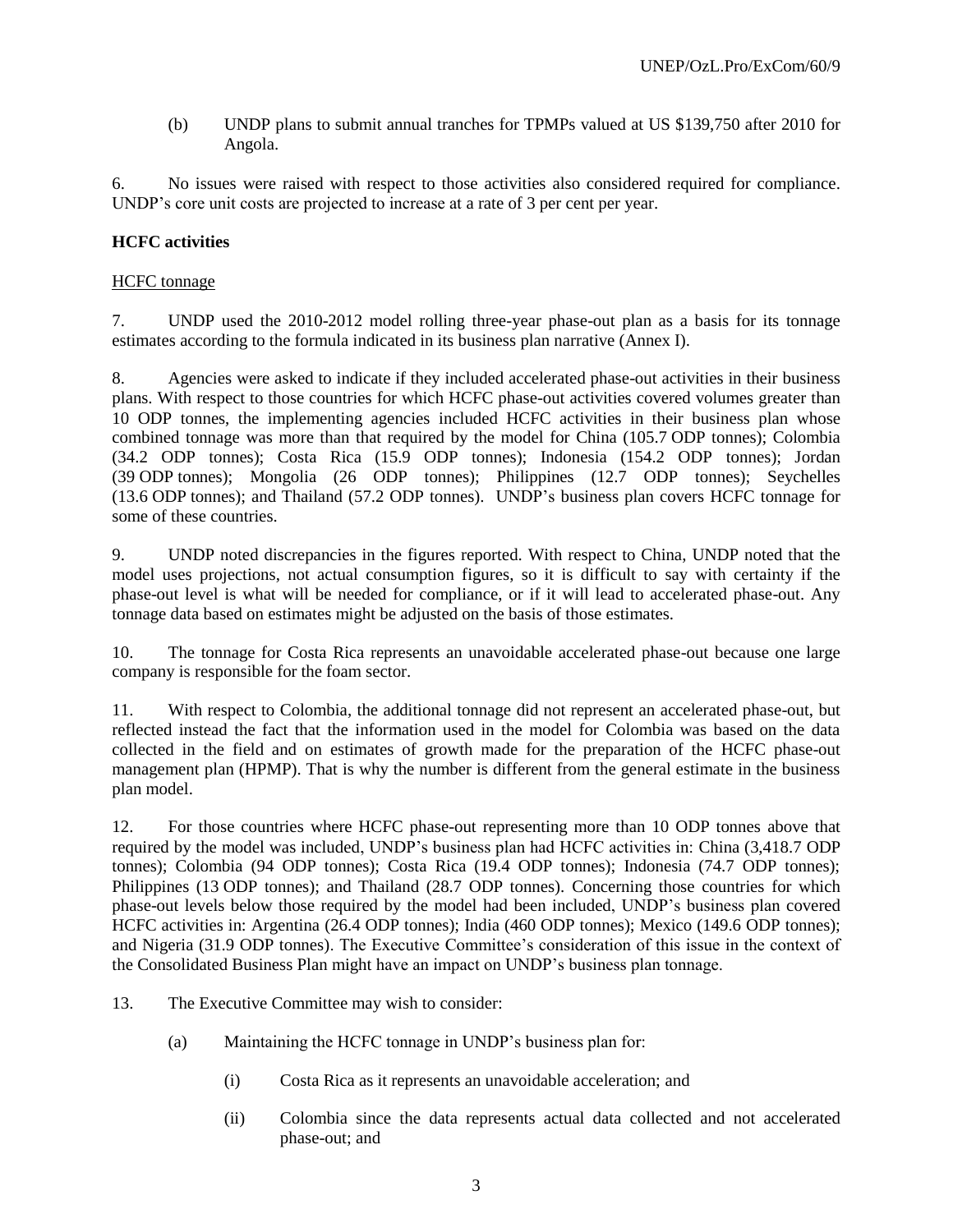(b) Adjusting tonnage for China according to the model to reflect the estimated nature of the data.

# HCFC demonstration projects

14. UNDP has five demonstration projects in its business plan, four of which are to be submitted in 2010 and one of which is to be submitted in 2011. All of UNDP"s demonstration projects cover a level of phase-out except those proposed for Turkey (US \$222,525) and Kuwait (US \$376,250). None of these activities have had project preparation funds. UNDP is requesting US \$150,500 in project preparation to prepare these HCFC demonstration projects. The HCFC demonstration preparation budget exceeds the eligible funding limit for this type of activity for China (UNDP and UNIDO). The Executive Committee"s consideration of HCFC demonstration projects may have an impact on UNDP"s HCFC demonstration projects.

15. The Executive Committee may wish to modify the figure associated with the conversion of HCFC XPS foams to methyl formate and the co-blowing demonstration project in China from US \$86,000 to US \$30,000, plus agency support costs, as UNDP agreed that the figure in its business plan included some duplication.

## HCFC servicing sector in low-volume-consuming (LVC) countries

16. The total value of HCFC servicing sector activities in LVC countries in UNDP"s business plan amounts to US \$6.09 million. This amount exceeds the level under discussion by US \$3.66 million. The Executive Committee's consideration of the levels of funding for HCFC activities might have an impact on UNDP"s business plan.

## HCFC for non-LVC countries

17. The total value of activities for non-LVC countries in UNDP"s business plan amounts to US \$556.49 million for 5,064 ODP tonnes (excluding project preparation). Of this, US \$404.99 million is for China, which represents 3,419 ODP tonnes of consumption. The Committee"s consideration of the maximum cost-effectiveness levels and HCFC tonnage for business planning might have an impact on UNDP"s business plan.

## **ODS disposal activities**

18. UNDP has ODS disposal projects valued at US \$4.75 million in 2010 in its business plan. All of UNDP"s ODS disposal projects have received project preparation funding except for activities in India (US \$1 million leading to the destruction of 1,200 ODP tonnes). All of UNDP"s ODS disposal activities with tonnage estimates have a cost-effectiveness lower than US \$13.2/kg. of ODS to be destroyed, in accordance with decision 58/19, paragraph (a) (ii) c. The Executive Committee's consideration of this issue in the context of the Consolidated Business Plan may have an impact on UNDP"s business plan.

## **Other activities not required for compliance (resource mobilization, studies and workshops)**

19. For 2010, UNDP did not include any other activities not required for compliance, except resource mobilization amounting to US \$269,000. The Executive Committee deferred consideration of resource mobilization for UNDP to its  $60<sup>th</sup>$  Meeting (decision 59/21).

#### **Response from agency on high value of business plan activities**

20. The total value of UNDP's business plan is US \$107 million in 2010 and US \$67 million in 2011. This represents US \$174 million of the US \$397 million remaining for all Multilateral Fund (MLF)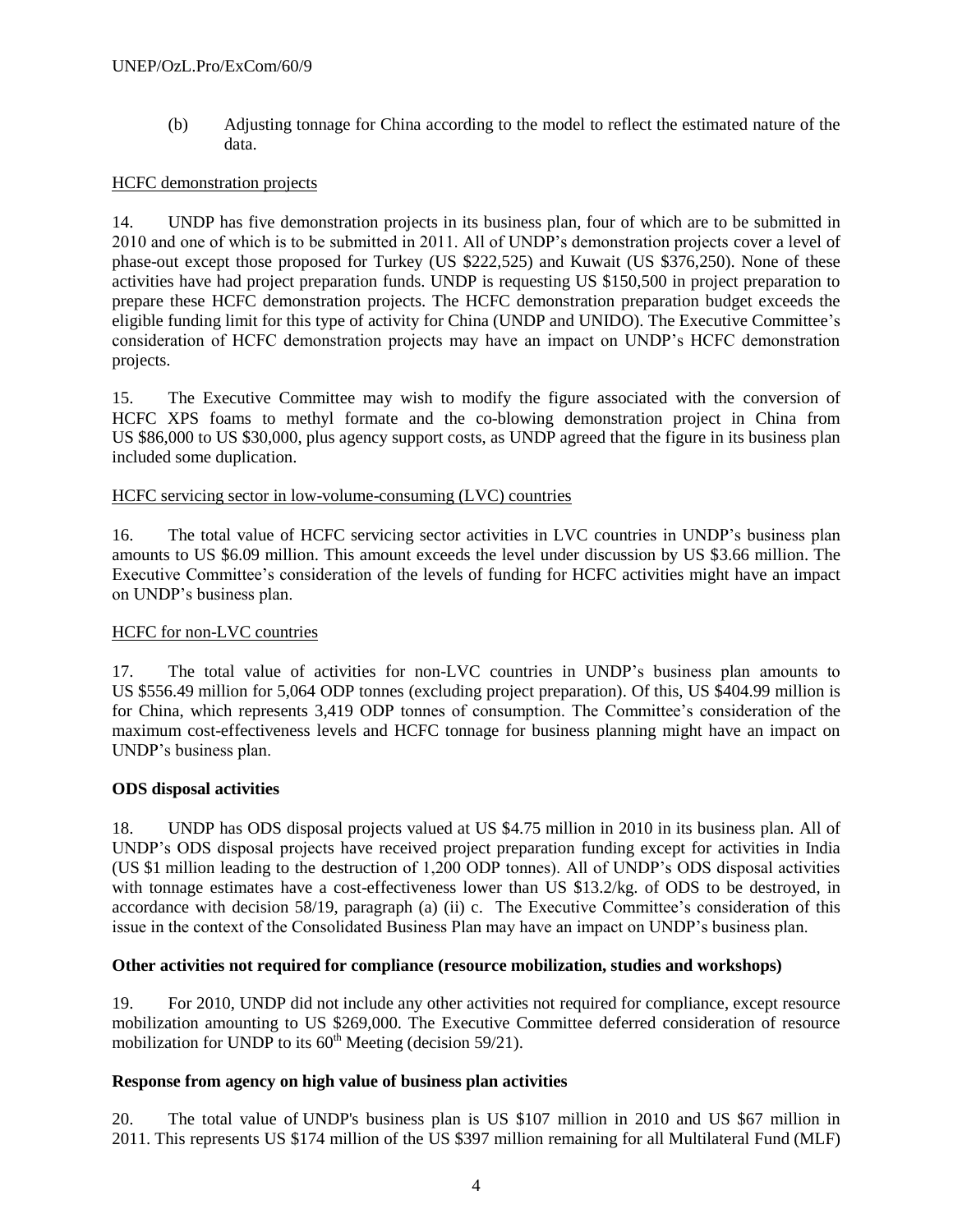programming for the current triennium. UNDP"s figures are therefore disproportionate to the level of available resources.

21. The methodology used to calculate values that have been included in the business plan is explained in the narrative. UNDP noted that for most countries (except for the few where the HPMP formulation is in an advanced stage, and most recent consumption data and forecast information is available), it followed the forecasting methodology used by the Secretariat (document UNEP/OzL.Pro/ExCom/59/7). Cost-effectiveness values are based on existing values when available. However, these values are only estimates and could change based on information that becomes available in the process of developing HPMPs.

# **Co-funding**

22. None of the values included in UNDP"s business plan include co-funding. The figures are all MLF grant funding estimates based on the Secretariat"s ODS phase-out and cost model. UNDP made the following points during the inter-agency coordination meeting in January 2010 with respect to co-funding:

- (a) The MLF does not cover additional costs for maximizing climate benefits. Where additional climate benefits might accrue as a result of additional investments in conjunction with HCFC reductions/phase-out there will be a need for additional funding, which would need to come from non-MLF sources. UNDP will make an effort to identify and access such sources of additional funding, and advise on ways to pursue opportunities associated with Clean Development Mechanism (CDM) and voluntary carbon markets;
- (b) Historically, during CFC phase-out, enterprises typically provided co-funding where MLF funding was either not adequate (due to cost-effectiveness thresholds) or due to ineligibility of certain cost elements under MLF policies. UNDP noted that during the phase out of HCFCs it will monitor any co-funding, taking lessons from the experience of CFC phase-out.

23. UNDP indicated that co-funding will depend on the availability, sustainability, commercial viability and selection of appropriate replacement technologies along with appropriate policies to ensure the achievement of the objectives of the Montreal Protocol, including those related to climate. At present these technologies are only available for limited applications.

24. With respect to levels of co-funding and the specific institutions that will be involved, UNDP noted that the co-funding needs will only become clear once the HCFC funding policies have been clarified and the HPMPs have been prepared. Once co-funding needs have been identified the sources of the co-funding will be identified, to the extent feasible.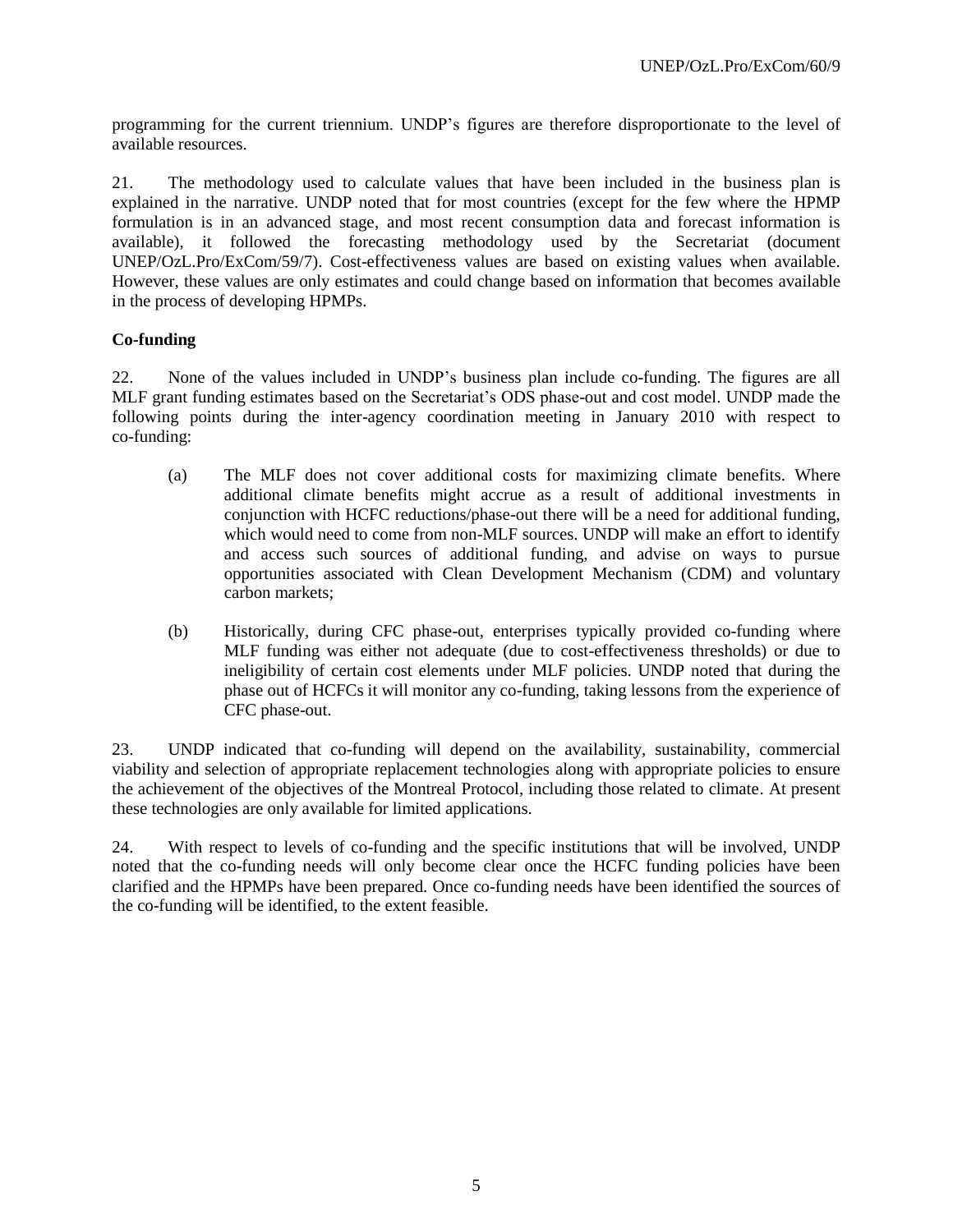# **Performance indicators**

25. A summary of UNDP"s performance indicators pursuant to decisions 41/93, 47/51 and 49/4(d) is provided below in Table 3.

## Table 3

# **PERFORMANCE INDICATORS**

| <b>Item</b>                                                                                                                                                   | 2010 Targets |
|---------------------------------------------------------------------------------------------------------------------------------------------------------------|--------------|
| Number of annual programmes of multi-year agreements approved versus those planned (new plus tranches of<br>ongoing MYAs)                                     | 45           |
| Number of individual projects/activities (investment projects, RMPs, halon banks, TAS, institutional<br>strengthening) approved versus those planned          | 15           |
| Milestone activities completed/ODS levels achieved for approved multi-year annual tranches versus those<br>planned                                            | 9            |
| ODS phased-out for individual projects versus those planned per progress reports                                                                              | thd          |
| Project completion (pursuant to decision 28/2 for investment projects) and as defined for non-investment projects<br>versus those planned in progress reports | tbd          |
| Number of policy/regulatory assistance completed versus that planned                                                                                          | $1/1(100\%)$ |
| Speed of financial completion versus that required per progress report completion dates                                                                       | On time      |
| Timely submission of project completion reports versus those agreed                                                                                           | On time      |
| Timely submission of progress reports and responses unless otherwise agreed                                                                                   | On time      |

26. UNDP"s target for the number of annual tranches should include 44 new HPMPs, one new TPMP and 9 approved agreements for a total of 54 annual tranches. Its target for the number of approved projects should be 28, which includes 5 disposal projects, 4 HCFC demonstration projects, 18 IS projects, and one global technical assistance project. As per the 2008 progress report excluding MYA projects, the phase-out target should be 250.5 ODP tonnes. UNDP"s target for project completion should be 45, including IS, but excluding MYAs and project preparation. UNDP agreed with these targets following the submission of its narrative document.

# **RECOMMENDATIONS**

- 27. The Executive Committee may wish to consider:
	- (a) Endorsing the 2010-2012 business plan of UNDP as contained in UNEP/OzL.Pro/ExCom/60/9 while noting that endorsement denotes neither approval of the projects identified therein nor their funding levels, and the endorsement is with any modifications based on consideration of:
		- (i) Those activities associated with issues addressed in the Consolidated Business Plan including:
			- a) Terminal phase-out management plan (TPMP) activities after 2010;
			- b) HCFC tonnage;
			- c) HCFC demonstration projects;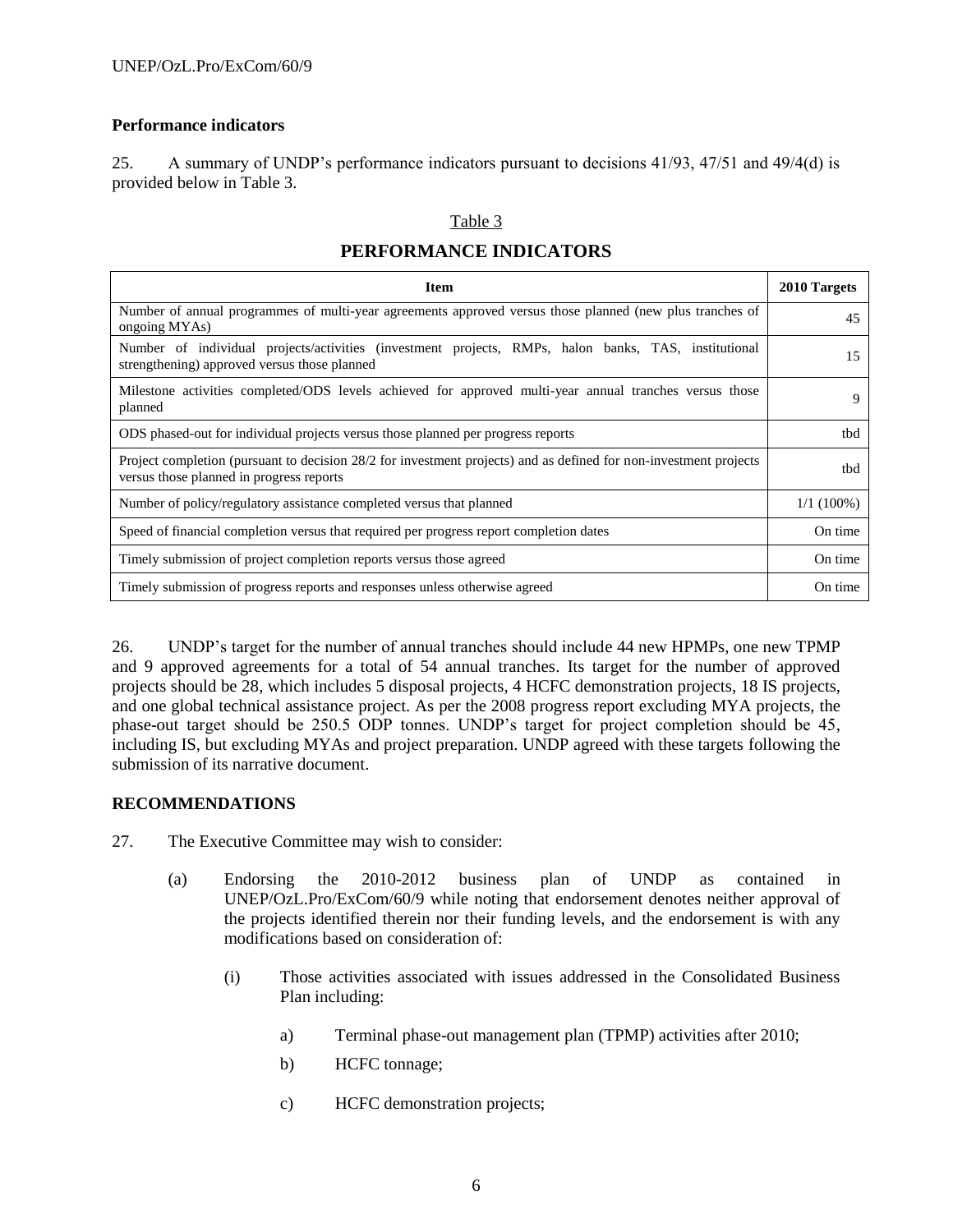- d) HCFC servicing sector in low-volume-consuming countries (LVC countries);
- e) HCFC projects for non-LVC countries;
- f) ODS disposal activities;
- (ii) Maintaining the HCFC tonnage in UNDP"s business plan for:
	- a) Costa Rica as it represents an unavoidable acceleration; and
	- b) Colombia since the data represents actual data collection and not accelerated phase-out;
- (iii) Adjusting the HCFC tonnage for China according to the model rolling three-year phase-out plan to reflect the estimated nature of the data;
- (iv) To modify the figure associated with the conversion of HCFC XPS foams to methyl formate and the co-blowing demonstration project in China from US \$86,000 to US \$30,000, plus agency support costs;
- (b) Approving the performance indicators for UNDP set out in Table 3 as contained in document UNEP/OzL.Pro/ExCom/60/9 while setting a target of 54 for the number of annual tranches approved, a target of 28 for the number of individual projects approved, a target of 250.5 tonnes for ODP phase-out, and a target of 45 for project completion .

**----**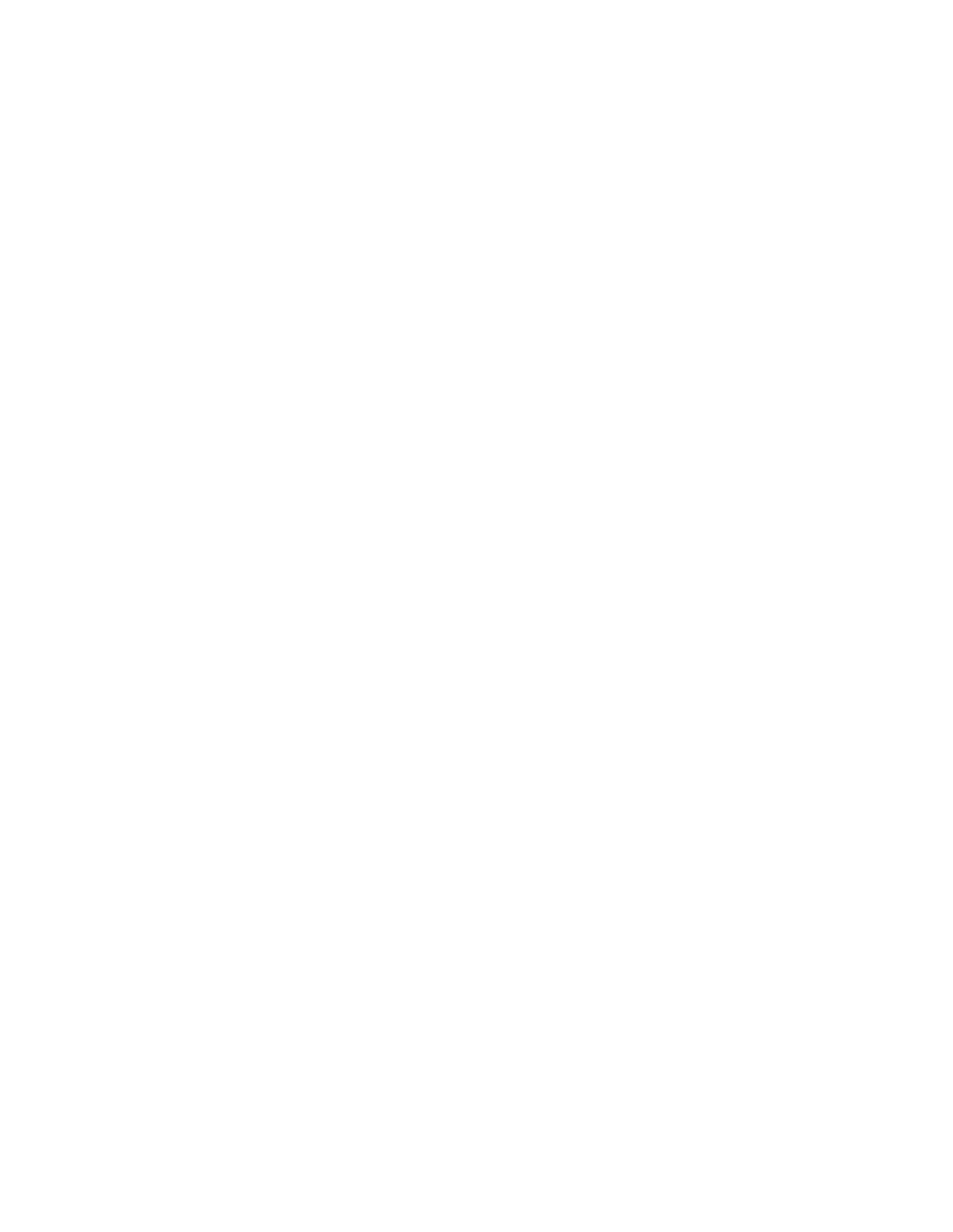## **Annex I**

## **60th Meeting of the Executive Committee of the Multilateral Fund for the Implementation of the Montreal Protocol (Montreal, 12 - 16 April 2010)**

# UNDP 2010 BUSINESS PLAN NARRATIVE

## **1. Introduction**

This narrative is based on an excel table that is included as **Annex 1** to this report. This table lists all the ongoing and planned activities for which funding is expected during the period 2010 through 2014. While activities are included for 2010 and future years, it should be noted that planned activities included in the 2010/2011 columns are firm and those for future years are indicative and are provided for planning purposes only.

To summarize, the activities included for 2010 can be summarized as follows:

- There are only 9 ongoing non-HCFC multi-year agreements left which will receive funding tranches in 2010 for a combined amount of US\$ 500,000.
- There are 21 ongoing institutional strengthening activities of which 18 will request an extension in 2010 for a combined amount of US\$ 4.3 million.
- Two global requests have been included: one for resource mobilization to address climate cobenefits regarding HCFCs (which was deferred in 2009)and the usual Core Unit support cost.
- There is only one request left with regards to new TPMPs which is for Angola. Indeed, Angola has received project preparation funds with the condition that a TPMP may only be submitted after Angola ratifies the London Amendment. The Committee may wish to consider if this activity should still be maintained.
- UNDP has included a large number of HCFC-related activities, most of which directly result from previously approved project preparation funds. In addition, there are 6 requests for new project preparation funds and 4 requests for pilot-demonstration projects in 2010 and an additional request for 1 pilot-demonstration project in 2011.
- Finally, 5 ODS-Waste/Destruction project proposals were included as well which directly result from previously approved project preparation funds.

The value of UNDP"s 2010 and 2011 Business Plan is US\$ 174.2 million (including support costs). The expected value in 2010 is US\$ 107.1 million and US\$ 67.1 million in 2011. The higher level of funding as compared to previous years is because several activities that were developed in 2009 are expected to be submitted in 2010 and beyond.

Figures for the HPMP-related activities were obtained using an excel-based model using the following methodology:

- 1. We have used a slightly revised format provided by the Secretariat and split up rows into two when there is more than one chemical involved (e.g. HCFC 141b and HCFC 22).
- 2. As requested, we have based tonnages on Document UNEP/OzL.Pro/ExCom/59/7 Annex III, Table 7 for establishing the ODP phase-out for the freeze/2015 reduction steps.
- 3. We then used document UNEP/OzL.Pro/ExCom/59/7 Annex III Table 7 which was modified and extrapolated in the following way: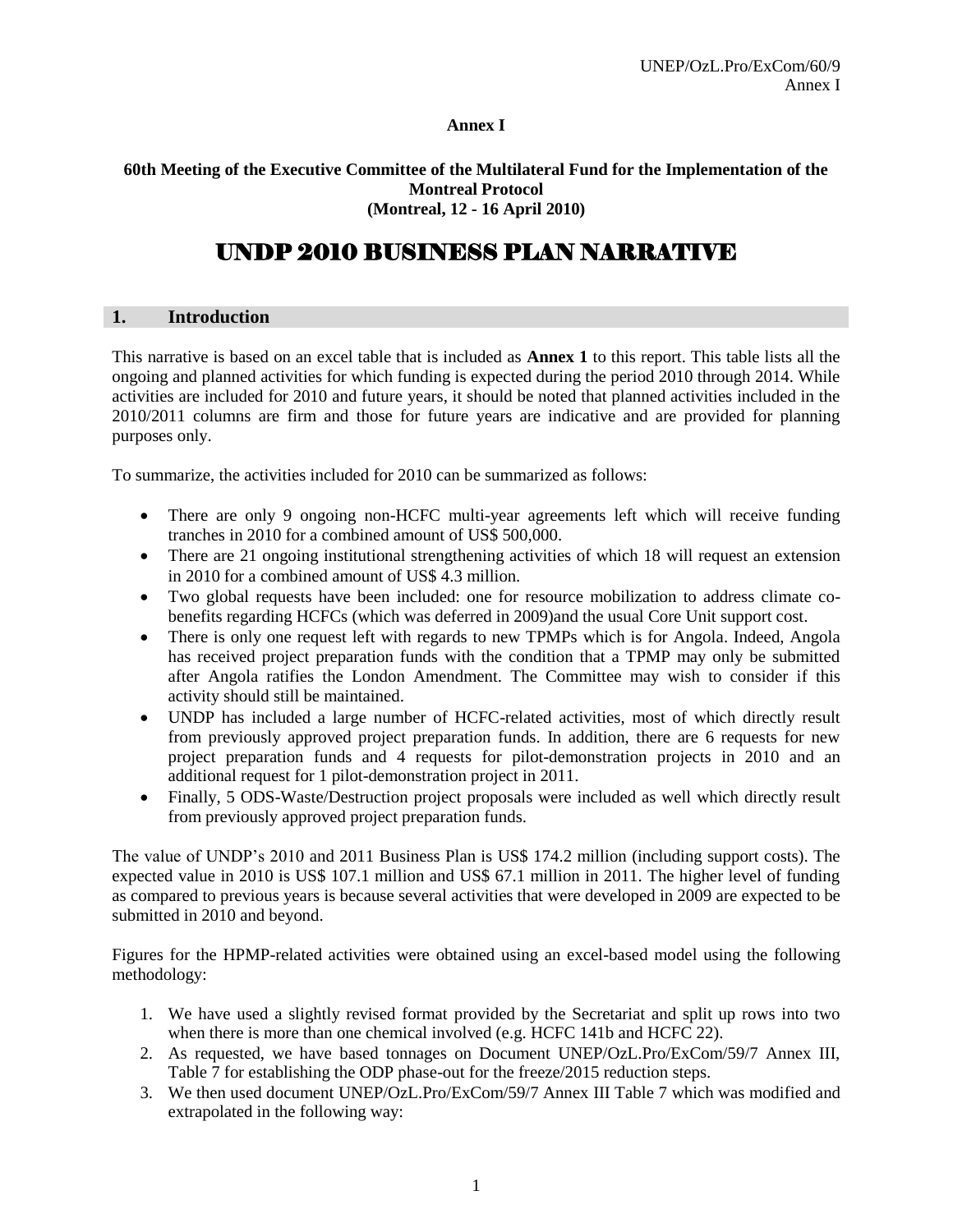# UNEP/OzL.Pro/ExCom/60/9 Annex I

- a. Apart from HCFC-141b, all other HCFCs were grouped into one line called "HCFC-22 and others". In annex 1 of this document however the latter is re-named as HCFC-22 due to lack of space.
- b. The original HCFC consumption table which we obtained from the Secretariat provides a full breakdown of all consumption by sector/chemical for all HCFCs reported as of end of 2009. However the amounts to be addressed for the freeze/2015 measures were given as an aggregate. We therefore extrapolated the original data-set so that they would match the associated freeze/2015 figures.
- c. We had to estimate sector information for China, Brazil and Egypt, as those countries did not report sector breakdowns. For those countries we thus had no other choice but to use the total averages of sector breakdowns for all other countries and apply it to them.
- 4. We then listed all sectors for which PRP was approved for all agencies from the MLFS Inventory (and a few where we expect new PRP in 2010).
- 5. We then calculated how much HCFC 141b and 22/others are to be addressed (till 2015) in each of the sectors that were allocated for UNDP. However it was realized that sometimes, other agencies received PRP approvals in the same sector, so that we sometimes had to divide the consumption in a sector within various agencies.
- 6. ODP sector allocations in a given country were then compared to total HCFCs to be addressed by 2015, and the balance of any remaining ODP is then given to the "HPMP-overarching strategy".
- 7. We then converted this information into US\$ using cost-effectiveness (CE) numbers. For countries consuming less than 360 metric tonnes of HCFCs we made following assumptions:
	- a. ODS Metric Tonnes < 320 --> US\$ 192,000 plus 9% = US\$ 209,280
	- b. ODS Metric Tonnes  $> 320$  and  $< 360$  -- $>$  US\$ 216,000 plus 7.5% = US\$232,200
	- c. ODS Metric Tonnes  $> 360$  -- $>$  non-LVC, so CE-values were applied, also taking into account the ODP and the support cost.
- 8. CE-values were however capped at 7.8 US\$/kg for the more expensive sectors.
- 9. In a next iteration, lines were split where there is more than one HCFC into two rows. Higher amounts were then spread over several years where necessary.
- 10. Amounts were then adjusted so that the totals for 2010 and 2011 take the maximums available for HCFCs into account for the remaining two years of this replenishment (2010/2011). The excessamounts were then added to the columns for 2012 and beyond (next triennium).

## Notes:

a) Although the above model was used to calculate the figures for the majority of the HPMP activities, there were some instances where we did not utilize the model described above (i.e. if better information was available).

(b) The funding and reductions/phase-out figures for 2013/2015 compliance are essentially derived based on MLF Secretariat"s considerations/guidance in the relevant documents cited above. Given that the policies for funding of HCFC activities are not yet finalized by ExCom and considering the relatively low level of reliable information on alternative technologies and relevant costs particularly in the Refrigeration and Air Conditioning sectors, UNDP considers that estimates of incremental costs and funding levels are purely speculative at this time and made based on estimations of available funding including the level of replenishment of the MLF for the 2012-2014 triennium. This should not be construed as an endorsement or confirmation that the required phase-out activities will or can be carried out within the funding levels mentioned.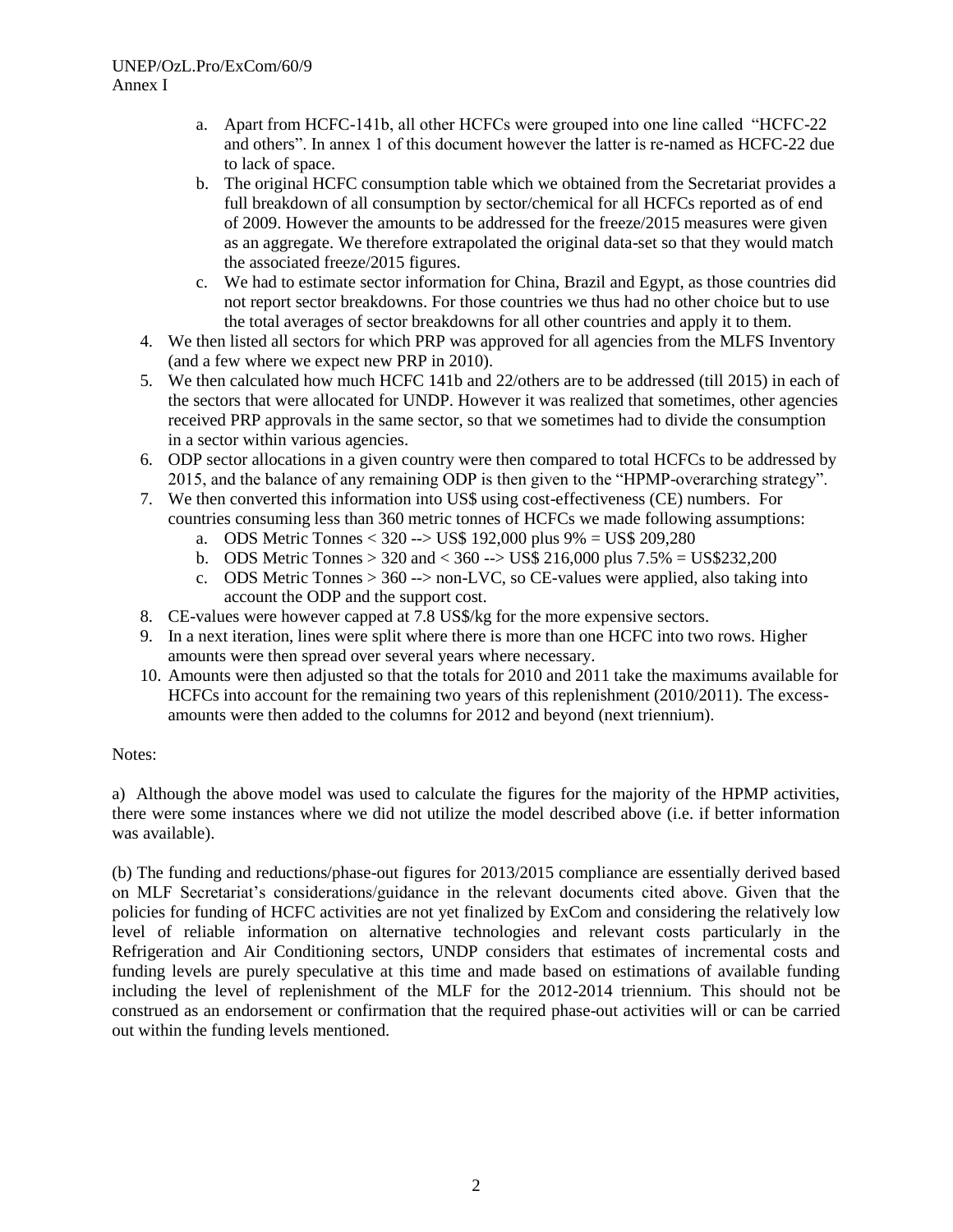#### **2. Resource allocation**

`

The projects are grouped into various categories, which are described in the following summary table.

| Category                 | 2010 Value | 2011 Value | 2012 Value | 2013-14 Value | <b>Total</b> |
|--------------------------|------------|------------|------------|---------------|--------------|
|                          | (000s)     | (000s)     | (000s)     | (000s)        |              |
| 1. Approved Multi-Year   | 501        | 59         | 59         | -             | 619          |
| 2. Planned Inst. Str.    | 4,332      | 507        | 4,332      | 4,839         | 14,010       |
| 3. Core and Mobilization | 2,240      | 2,030      | 2,091      | 2,153         | 8,514        |
| 4. Planned TPMPs         | 140        | 140        | -          | ۰             | 280          |
| 6b. HCFC Pilots/Demos    | 8,500      | 376        |            | ۰             | 8,876        |
| 6c. HCFC HPMPs           | 86,190     | 63,990     | 156,925    | 250,492       | 557,596      |
| 6d. PRP                  | 460        |            |            |               | 460          |
| 7. ODS Waste             | 4,750      |            |            | -             | 4,750        |
|                          | 107.112    | 67,102     | 163,407    | 257,484       | 595,105      |

## **Table 1: UNDP Business Plan Resource Allocations1**

# **3. Geographical distribution**

UNDP will once again cover all the regions, with approved and new activities in 85 countries, 50 of which have funding requests in 2010. The number of countries, activities and budgets per region for 2010 is listed in table 2.

## **Table 2: UNDP 2010 MYA Tranches2 and New Activities per Region3**

|            | $#$ of           |               | 2010 Value |
|------------|------------------|---------------|------------|
| Region     | <b>Countries</b> | # of Projects | (000s)     |
| <b>AFR</b> | 12               | 20            | 5,735      |
| <b>ASP</b> | 14               |               | 63,750     |
| <b>EUR</b> |                  |               | 1,474      |
| <b>GLO</b> |                  | 2             | 2,240      |
| <b>LAC</b> | 19               | 64            | 33,913     |
|            | 50               | 160           | 107,112    |

# **4. Programme Expansion in 2010**

# **4.1. Background**

UNDP"s 2010-2011 Business Plan has been developed by drawing upon the analysis provided by the Multilateral Fund"s strategic planning framework, through communication with countries that have expressed an interest in working with UNDP to address their compliance and other needs, as well as through negotiation and discussions with the MLF Secretariat and other Implementing Agencies during and post the Inter-Agency meeting held on 28-29 January 2010 in Montreal.

Countries Contacted. Most activities listed are either deferred from last year"s business plan, or have active project preparation accounts ongoing, or were included based on written requests from the

l

<sup>1</sup> All values include agency support costs.

<sup>&</sup>lt;sup>2</sup>All values agency support costs.

<sup>3</sup> EUR contains CIS-countries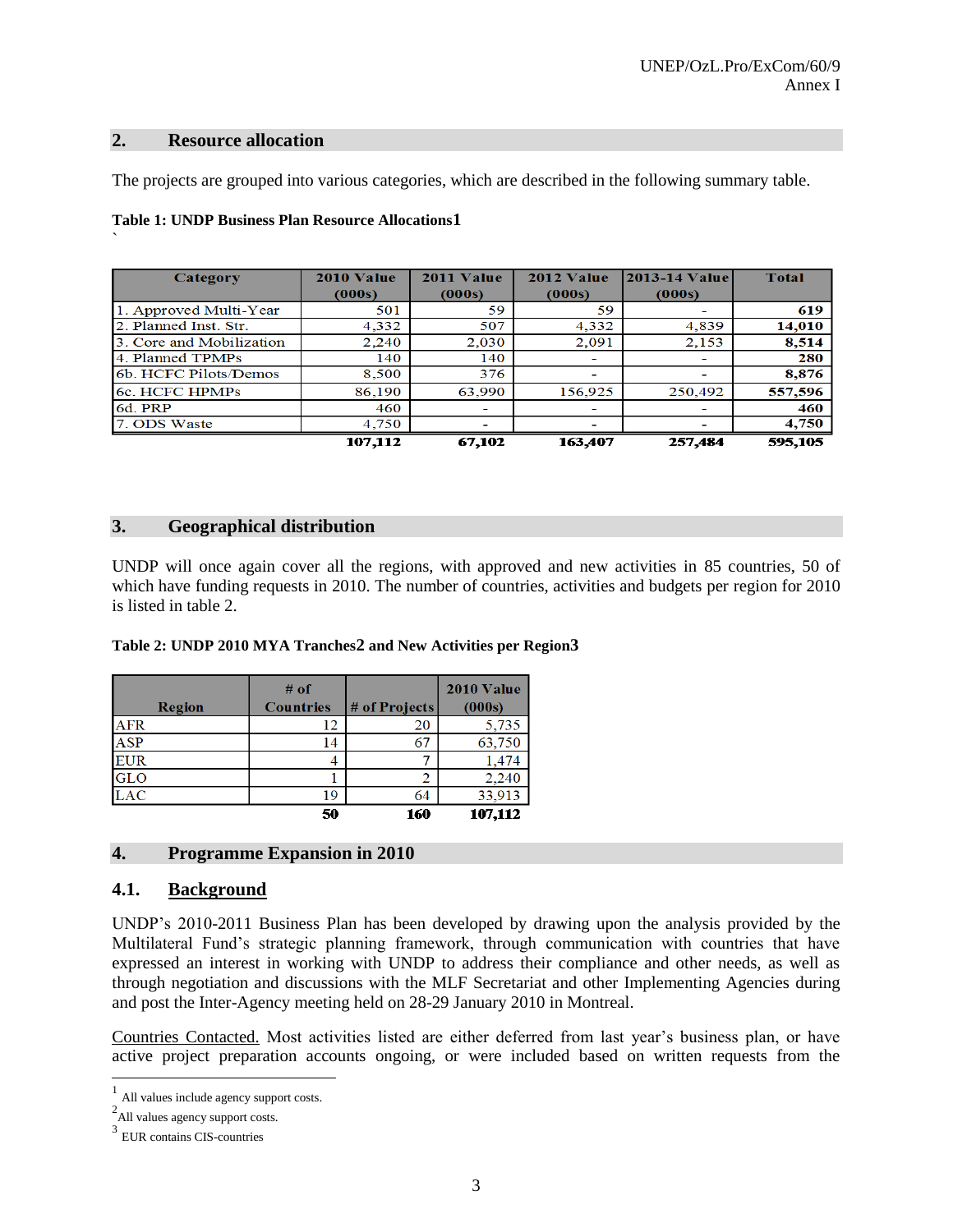countries concerned.

Coordination with other bilateral and implementing agencies. As in the past, during 2010 UNDP will continue to collaborate with both bilateral and other implementing agencies. Collaborative arrangements in programming will continue with the Government of Canada, the Government of Japan, the Government of Germany and the Government of Italy, as well as with UNEP, UNIDO and the World Bank.

# **4.2. ODP Impact on the 3-year Phase-out Plan**

In the next table, which is also based on **Annex 1**, the ODP amount listed in a given year corresponds to the US\$ amount that is approved in that same year. This is even the case for the approved/multi-year category, where the overall cost-effectiveness was applied to each individual funding tranche.

| <b>Chemical</b>    | 2010 Value | 2011 Value | 2012 Value | <b>2013-14 Value</b> | <b>Total</b> |
|--------------------|------------|------------|------------|----------------------|--------------|
| CFC                | 34.3       | 18.6       | 14.3       |                      | 67.3         |
| <b>HCFC</b>        |            |            |            |                      |              |
| $HCFC-141b$        | 396.1      | 252.2      | 231.7      | 356.6                | 1,236.6      |
| $HCFC-22$ & Others | 448.8      | 378.5      | 1,183.6    | 1,883.0              | 3,893.9      |
| <b>MULTI</b>       |            |            |            |                      |              |
| <b>ODS</b> Waste   | 2,916.5    |            |            |                      | 2,916.5      |
|                    | 3,795.8    | 649.3      | 1,429.6    | 2,239.5              | 8,114.3      |

**Table 3: Impact upon Project Approval (in ODP T)<sup>4</sup>**

However, if the ODP impact was calculated at the time of project completion rather than at the time of approval, the table would look as in the Table 4. As there is no longer any CFC consumption available, there is no longer any phaseout from "ongoing individual projects of the past". As such the two tables have the same ODP numbers, and only differ because of the timing of the ODP phase-out.

**Table 4: Impact upon project completion (phase-out in ODP T)<sup>5</sup>**

| <b>Chemical</b>  | 2012 Value | 2013 Value | 2014 Value               | <b>After 2014</b> | Total   |
|------------------|------------|------------|--------------------------|-------------------|---------|
| <b>CFC</b>       | 34.3       | 18.6       | 14.3                     |                   | 67.3    |
| <b>HCFC</b>      | ۰          |            |                          |                   |         |
| $HCFC-141b$      | 396.1      | 252.2      | 231.7                    | 356.6             | 1,236.6 |
| HCFC-22 & Others | 448.8      | 378.5      | 1,183.6                  | 1,883.0           | 3,893.9 |
| <b>MULTI</b>     | ۰          | -          | $\overline{\phantom{0}}$ |                   |         |
| <b>ODS</b> Waste | 2,916.5    |            |                          |                   | 2,916.5 |
|                  | 3,795.8    | 649.3      | 1.429.6                  | 2.239.5           | 8,114.3 |

# **4.3. Project preparation**

 $\overline{a}$ 

As most requests for project preparation for HCFCs were already approved in prior years, only a few will be submitted in 2010 as listed in **Annex 1**. The table below shows that there are 6 such activities relating to HCFCs, which amount to US\$ 459,750, including support costs. More details on these requests are provided in paragraph 5.1 related to HCFCs and will also be included in the respective 2010 Work Programmes to be submitted. Of course, there are no longer any new requests to prepare TPMPs or MDI-projects in 2010.

<sup>4</sup> Tonnage in ODP and based on date of project approvals. The figures for ODP related to ODS-waste management and destruction projects are very raw estimates. In addition it has to be clear that those figures are not phase-out as they represent ODS "use" and not "consumption"

<sup>&</sup>lt;sup>5</sup> Tonnage in ODP and based on date of project completions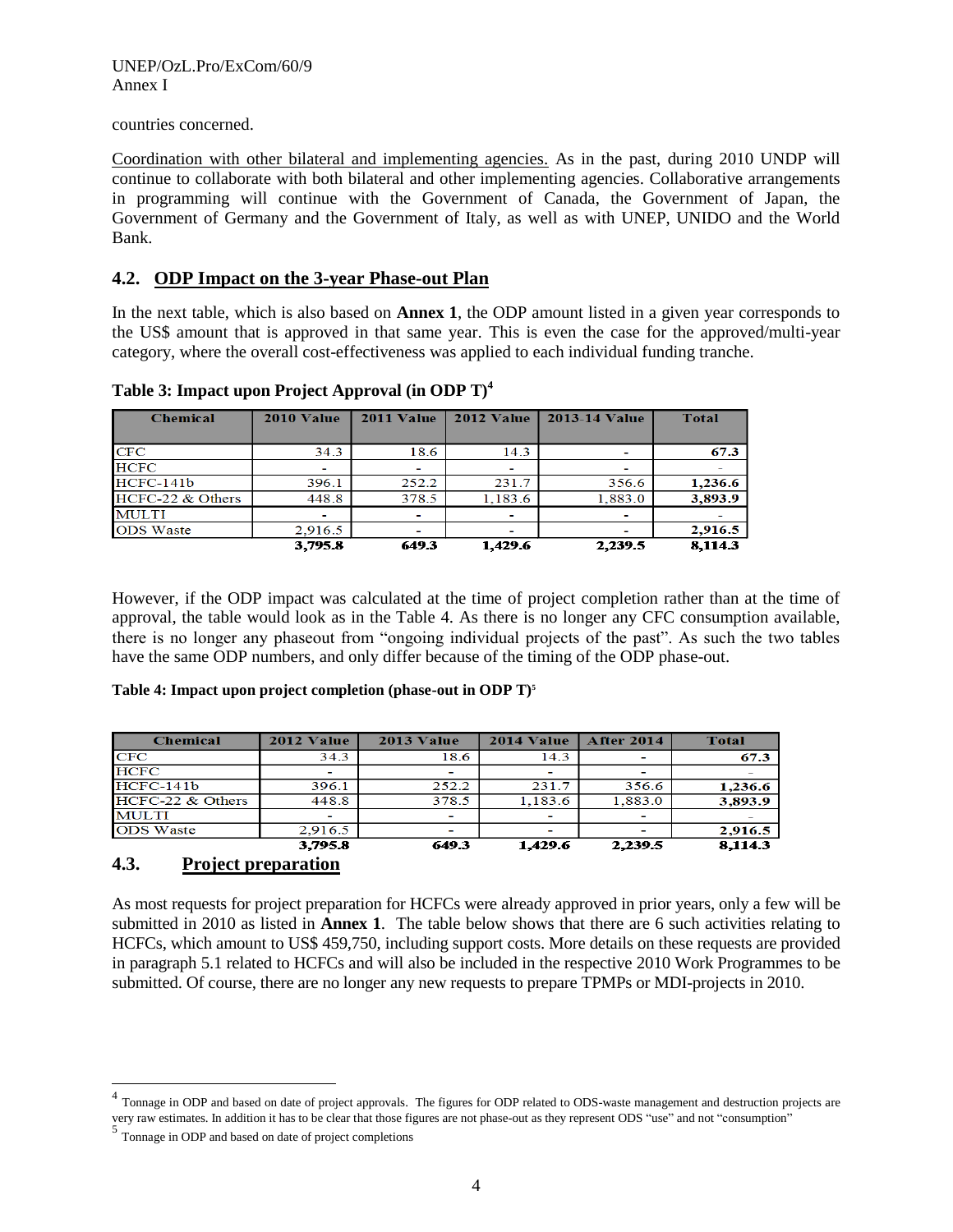#### **Table 5: Project Preparation in 2010**

| Category Country |                 | <b>Type</b> |           | <b>Chemical/ Short Title</b>                                   | <b>Budget</b> |
|------------------|-----------------|-------------|-----------|----------------------------------------------------------------|---------------|
| 6d. PRP          | Argentina       | <b>PRP</b>  | $HCFC-22$ | <b>PRP</b> for HPMP Sector Plan in Foams                       | \$161,000     |
| 6d. PRP          | <b>China</b>    | <b>PRP</b>  | $HCFC-22$ | Demo: XPS Foams to Methyl Formate and co-blowing               | \$86,000      |
| 6d. PRP          | <b>China</b>    | <b>PRP</b>  | $HCFC-22$ | Demo: Medical devices cleaning (IPA+HC)                        | \$32,250      |
| 6d. PRP          | <b>China</b>    | <b>PRP</b>  | $HCFC-22$ | Demo: Medical devices cleaning (Solvent-free)                  | \$32,250      |
| 6d. PRP          | Jamaica         | <b>PRP</b>  |           | HCFC-141b PRP for Foam in Seal Spray Solns (indiv proj)        | \$30,000      |
| 6d. PRP          | <b>Thailand</b> | <b>PRP</b>  | $HCFC-22$ | <b>PRP</b> for HPMP Preparation and Air Conditioning Sectors ( | \$118,250     |
|                  |                 |             |           |                                                                | \$459.750     |

# **4.4. Non-investment projects**

Also included in **Annex 1** are UNDP"s 11 individual planned non-investment projects with a total value of US\$ 15,489,758, including support costs. This list includes 4 Pilots/Technology-Validation-projects for HCFCs and 2 global requests under the core unit and the resource mobilization categories. No new demonstration projects in ODS-Waste Destruction or Management were included for 2010 further to a decision taken at the 59<sup>th</sup> ExCom meeting stipulating that the Committee would only entertain two more such requests to be submitted by UNIDO. The 5 projects listed below in ODS-Waste were therefore those that were already agreed with in principle in 2009, but that will be submitted (or resubmitted) in 2010.

Details on all these requests will also be included in the respective Work Programmes to be submitted throughout 2010.

| Category                 | <b>Country</b> | <b>Chemical</b> /<br><b>Substance</b> | <b>Sector / Sub-Sector</b>                                 | Value (\$000) in<br>2010 | ODP in<br>2010 |
|--------------------------|----------------|---------------------------------------|------------------------------------------------------------|--------------------------|----------------|
| 3. Core and Mobilization | Global         | <b>CFC</b>                            | Resource Mobilization to address climate co-benefits re HO | 269                      |                |
| 3. Core and Mobilization | Global         | Several                               | Core Unit Support                                          | 1,971                    |                |
| 6b. HCFC Pilots/Demos    | China          | HCFC-22                               | Demo: Commercial air-source heat pumps (HFC-32)            | 2,258                    | 3.9            |
| 6b. HCFC Pilots/Demos    | China          | HCFC-22                               | Demo: Reciprocating open compressors (NH3+CO2)             | 4,623                    | 2.2            |
| 6b. HCFC Pilots/Demos    | China          | HCFC-22                               | Demo: XPS Foams to Methyl Formate and co-blowing           | 1,398                    | 1.4            |
| 6b. HCFC Pilots/Demos    | Turkey         | HCFC-22                               | Validation of HFO in XPS foams                             | 223                      | ۰              |
| 7. ODS Waste             | Brazil         | <b>ODS Waste</b>                      | Demo on ODS Banks Mgt and Destruction                      | 1,000                    | 1,200          |
| 7. ODS Waste             | Colombia       | <b>ODS Waste</b>                      | Demo on ODS Banks Mgt and Destruction                      | 1,000                    | 144.5          |
| 7. ODS Waste             | Cuba           | <b>ODS Waste</b>                      | Demo on ODS Banks Mgt and Destruction                      | 1,000                    | 222.0          |
| 7. ODS Waste             | Ghana          | <b>ODS Waste</b>                      | Demo on ODS Banks Mgt and Destruction                      | 750                      | 150.0          |
| 7. ODS Waste             | India          |                                       | ODS Waste Demo: ODS Bank Management/Destruction            | 1,000                    | 1,200.0        |
|                          |                |                                       |                                                            | 15,490                   | 2,924.0        |

#### **Table 6: Individual Non-Investment projects (DEM/TAS) in 2010**

In addition, UNDP will prepare 18 non-investment Institutional Strengthening project extensions in 2010, as indicated in the table below. The total value of IS renewal programming in 2010 is US \$4,332,048. An additional 3 IS renewals (Chile, Georgia, and Pakistan) will be submitted after 2010 and are thus not shown in the table below.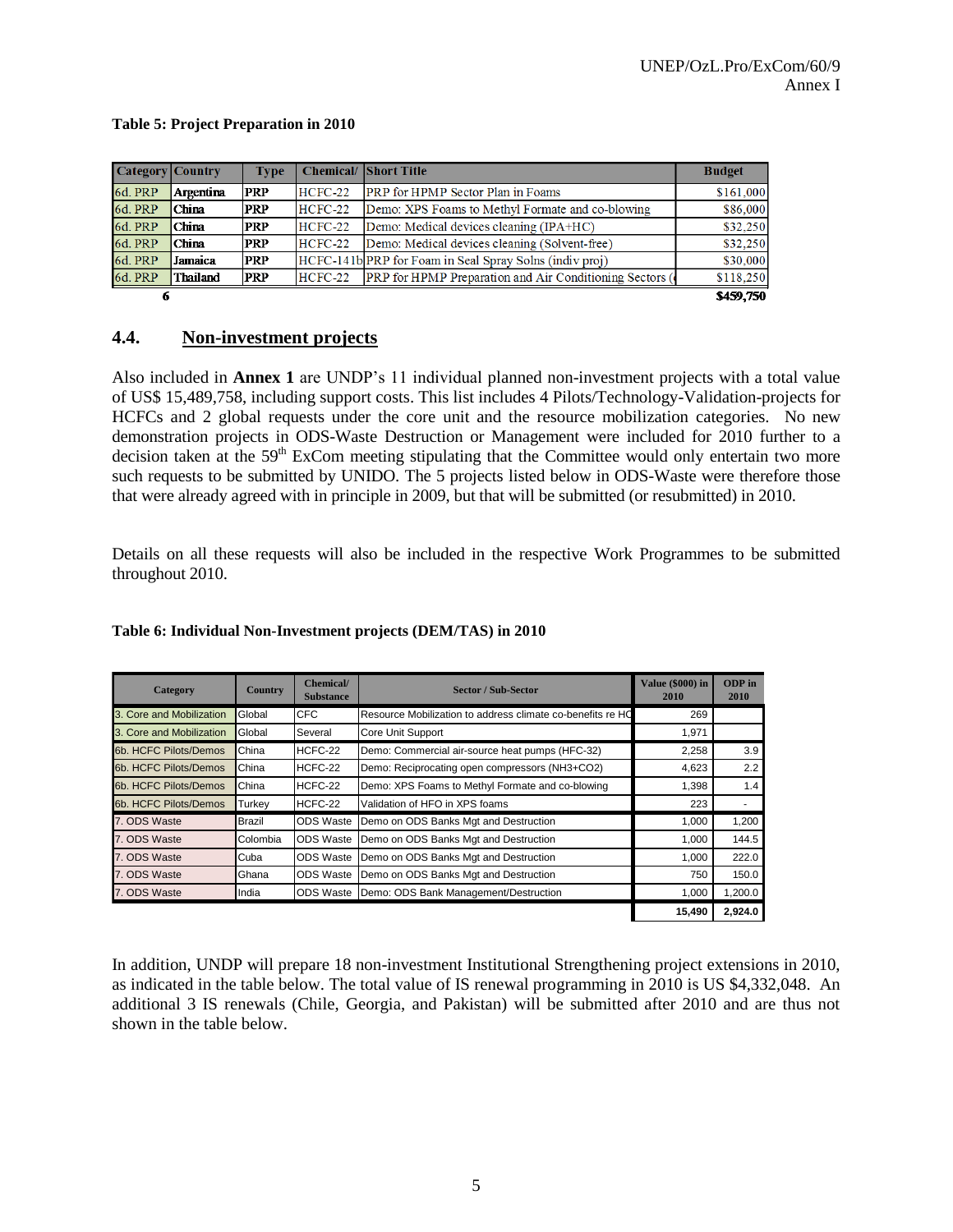| Category              | Country             |              | <b>Chemical Short Title</b> | <b>Budget</b> | <b>ODP</b>               |
|-----------------------|---------------------|--------------|-----------------------------|---------------|--------------------------|
| 2. Planned Inst. Str. | Argentina           | <b>MULTI</b> | Several Ozone unit support  | \$334,981     |                          |
| 2. Planned Inst. Str. | <b>Bangladesh</b>   | <b>MULTI</b> | Several Ozone unit support  | \$139,750     | ٠                        |
| 2. Planned Inst. Str. | <b>Brazil</b>       | <b>MULTI</b> | Several Ozone unit support  | \$377,325     | ٠                        |
| 2. Planned Inst. Str. | China               | <b>MULTI</b> | Several Ozone unit support  | \$419,250     | -                        |
| 2. Planned Inst. Str. | Colombia            | <b>MULTI</b> | Several Ozone unit support  | \$296,270     | ٠                        |
| 2. Planned Inst. Str. | Costa Rica          | <b>MULTI</b> | Several Ozone unit support  | \$151,100     | ٠                        |
| 2. Planned Inst. Str. | Cuba                | <b>MULTI</b> | Several Ozone unit support  | \$160,200     | ٠                        |
| 2. Planned Inst. Str. | Ghana               | <b>MULTI</b> | Several Ozone unit support  | \$149,533     | -                        |
| 2. Planned Inst. Str. | India               | <b>MULTI</b> | Several Ozone unit support  | \$401,222     | ٠                        |
| 2. Planned Inst. Str. | Indonesia           | <b>MULTI</b> | Several Ozone unit support  | \$291,588     | ٠                        |
| 2. Planned Inst. Str. | Iran                | <b>MULTI</b> | Several Ozone unit support  | \$186,524     | ٠                        |
| 2. Planned Inst. Str. | Lebanon             | <b>MULTI</b> | Several Ozone unit support  | \$166,722     | ٠                        |
| 2. Planned Inst. Str. | Malaysia            | <b>MULTI</b> | Several Ozone unit support  | \$300,463     | $\overline{\phantom{0}}$ |
| 2. Planned Inst. Str. | Nigeria             | <b>MULTI</b> | Several Ozone unit support  | \$279,500     | ٠                        |
| 2. Planned Inst. Str. | Sri Lanka           | <b>MULTI</b> | Several Ozone unit support  | \$144,110     | ٠                        |
| 2. Planned Inst. Str. | Trinidad and Tobago | <b>MULTI</b> | Several Ozone unit support  | \$64,500      | ٠                        |
| 2. Planned Inst. Str. | Uruguay             | <b>MULTI</b> | Several Ozone unit support  | \$162,110     | ٠                        |
| 2. Planned Inst. Str. | Venezuela           | <b>MULTI</b> | Several Ozone unit support  | \$306,900     |                          |
| 18                    |                     |              |                             | \$4,332,048   |                          |

# **Table 7: Non-Investment Institutional Strengthening requests**

# **4.5. Submission of new tranches of ongoing Multi-Year agreements in 2010.**

UNDP currently only has 9 ongoing non-HCFC Multi-Year agreements left which would receive an additional funding tranche in 2010. The total from these tranches in 2010 would amount to US\$ 500,714. They are listed below.

| Category               | <b>Country</b>        | Chemical | <b>Short Title</b>                | <b>Budget</b> |
|------------------------|-----------------------|----------|-----------------------------------|---------------|
| 1. Approved Multi-Year | <b>Bangladesh</b>     | CFC      | Phaseout plan CFC phase out plan  | \$59,125      |
| 1. Approved Multi-Year | Dominica              | CFC      | CFC phase out plan                | \$6,540       |
| 1. Approved Multi-Year | DR Congo              | CFC      | CFC phase out plan                | \$77,266      |
| 1. Approved Multi-Year | Kyrgyzstan            | CFC      | Phaseout plan CFC phase out plan  | \$64,500      |
| 1. Approved Multi-Year | Paraguay              | CFC      | Terminal Phaseout Management Plan | \$22,575      |
| 1. Approved Multi-Year | Peru                  | CFC      | Terminal Phaseout Management Plan | \$197,263     |
| 1. Approved Multi-Year | Saint Kitts and Nevis | CFC      | Phaseout plan CFC phase out plan  | \$3,270       |
| 1. Approved Multi-Year | Sierra Leone          | CFC      | Terminal Phaseout Management Plan | \$21,800      |
| 1. Approved Multi-Year | Uruguay               | CFC      | Phaseout plan CFC phase out plan  | \$48,375      |
| \$500,714<br>9         |                       |          |                                   |               |

**Table 8 – Ongoing Multi-Year Agreements and their funding in 2010**

\$500,714

# **4.6. Formulation of new TPMPs in 2010**

One new TPMP request for Angola will be formulated in 2010 with preparation funds which were approved in prior years. Similar to last year, however, Angola"s TPMP is ready but still cannot be submitted in view of an ExCom decision taken at the 51st meeting that the country must first ratify the London Amendment. As already mentioned in the introduction, guidance is being sought from the Executive Committee as to whether this request should be maintained.

#### **Table 9: New TPMPs in 2010**

| Category             | $\angle$ ountry | Chemical   | <b>Short Title</b>                | <b>Budget</b> |
|----------------------|-----------------|------------|-----------------------------------|---------------|
| <b>Planned TPMPs</b> | Angola          | <b>CFC</b> | Terminal Phaseout Management Plan | \$139,750     |
|                      |                 |            |                                   | \$139,750     |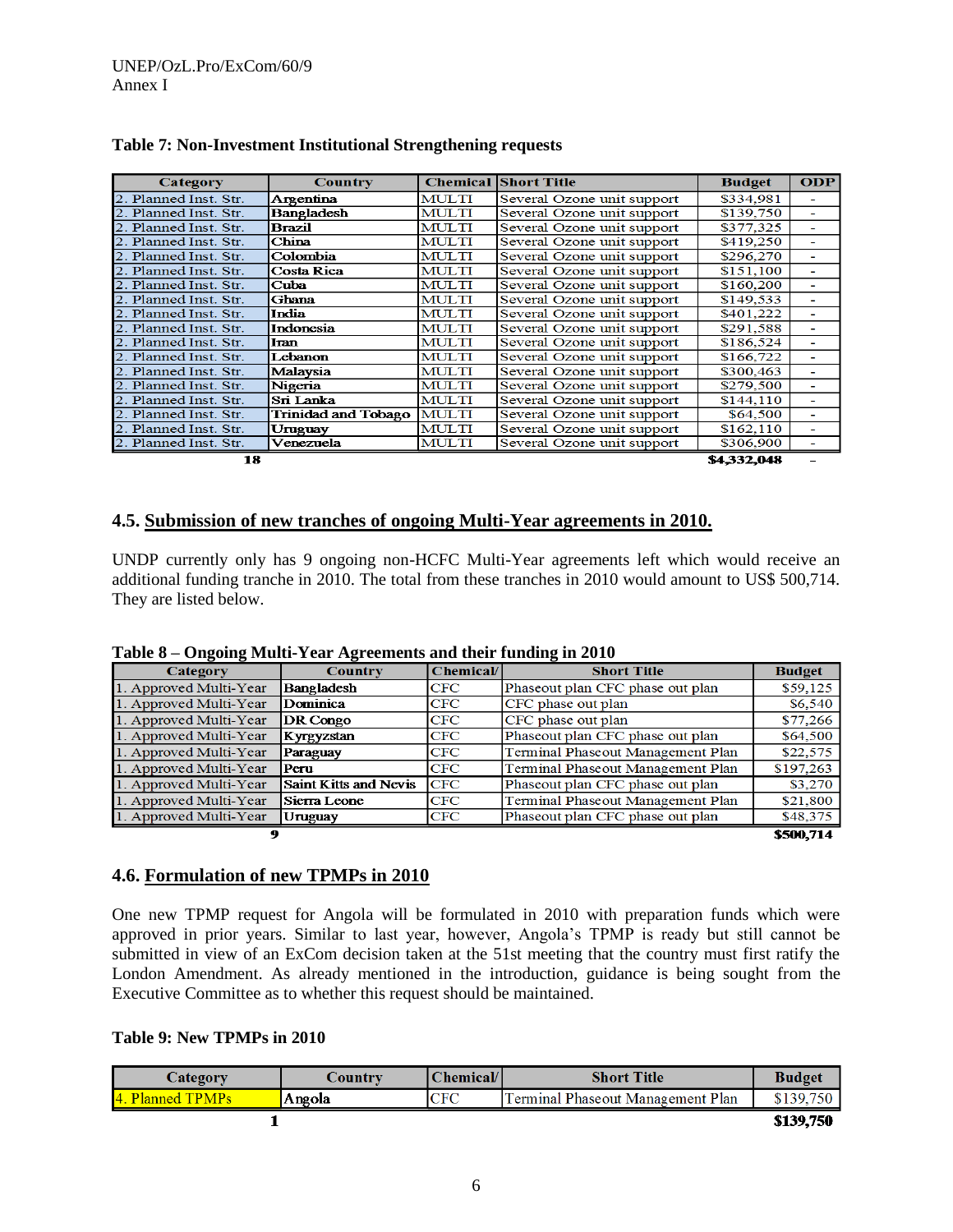# **4.7. Formulation of new HPMPs in 2010**

An important priority in 2010 and 2011 will be activities related to HCFC Phase-out Management Plans. We have included in our business plan activities covering 44 countries worth a combined US\$ 150 million over the next two years, which are expected to eliminate 1,468.17 ODP tonnes to meet the 2012/2015 compliance targets. While the number of rows corresponding to these activities in annex 1 amounts to 111, it should be noted that most are counted twice (per HCFC) chemical so that 111 doesn"t correspond to the number of such programmes.

#### **Table 10: New HPMPs in 20106**

l

| Category              | <b>Country</b>           | <b>Chemical</b> | <b>Short Title</b>                                      | <b>Budget</b> |
|-----------------------|--------------------------|-----------------|---------------------------------------------------------|---------------|
| 6c. HCFC HPMPs        | Angola                   | <b>HCFC</b>     | HCFC Phaseout Management Plan Related Activities        | \$209,280     |
| 6c. HCFC HPMPs        | Argentina                | <b>HCFC</b>     | HCFC Phaseout Management Plan Related Activities        | \$1,156,640   |
| 6c. HCFC HPMPs        | Armenia                  | <b>HCFC</b>     | HCFC Phaseout Management Plan Related Activities        | \$623,713     |
| 6c. HCFC HPMPs        | <b>Bangladesh HCFC</b>   |                 | HCFC Phaseout Management Plan Related Activities        | \$855,113     |
| 6c. HCFC HPMPs        | <b>Bhutan</b>            | <b>HCFC</b>     | HCFC Phaseout Management Plan Related Activities        | \$209,280     |
| 6c. HCFC HPMPs        | <b>Bolivia</b>           | <b>HCFC</b>     | HCFC Phaseout Management Plan Related Activities        | \$209,280     |
| 6c. HCFC HPMPs        | <b>Brazil</b>            | <b>HCFC</b>     | HCFC Phaseout Management Plan Related Activities        | \$6,320,845   |
| 6c. HCFC HPMPs        | Cambodia                 | <b>HCFC</b>     | HCFC Phaseout Management Plan Related Activities        | \$209,280     |
| 6c. HCFC HPMPs        | <b>Chile</b>             | <b>HCFC</b>     | HCFC Phaseout Management Plan Related Activities        | \$1,319,315   |
| 6c. HCFC HPMPs        | China                    | <b>HCFC</b>     | HCFC Phaseout Management Plan Related Activities        | \$32,468,254  |
| 6c. HCFC HPMPs        | Colombia                 | <b>HCFC</b>     | <b>HCFC Phaseout Management Plan Related Activities</b> | \$4,925,810   |
| 6c. HCFC HPMPs        | <b>Costa Rica</b>        | <b>HCFC</b>     | HCFC Phaseout Management Plan Related Activities        | \$1,517,524   |
| 6c. HCFC HPMPs        | Cuba                     | <b>HCFC</b>     | HCFC Phaseout Management Plan Related Activities        | \$627,840     |
| 6c. HCFC HPMPs        | <b>Dominican HHCFC</b>   |                 | HCFC Phaseout Management Plan Related Activities        | \$1,108,428   |
| 6c. HCFC HPMPs        | Egypt                    | <b>HCFC</b>     | HCFC Phaseout Management Plan Related Activities        | \$919,320     |
| 6c. HCFC HPMPs        | El Salvador HCFC         |                 | HCFC Phaseout Management Plan Related Activities        | \$418,560     |
| 6c. HCFC HPMPs        | Fiji                     | <b>HCFC</b>     | HCFC Phaseout Management Plan Related Activities        | \$209,280     |
| 6c. HCFC HPMPs        | Gambia                   | <b>HCFC</b>     | <b>HCFC Phaseout Management Plan Related Activities</b> | \$209,280     |
| <b>6c. HCFC HPMPs</b> | Georgia                  | <b>HCFC</b>     | HCFC Phaseout Management Plan Related Activities        | \$418,560     |
| 6c. HCFC HPMPs        | Ghana                    | <b>HCFC</b>     | HCFC Phaseout Management Plan Related Activities        | \$180,704     |
| 6c. HCFC HPMPs        | India                    | <b>HCFC</b>     | HCFC Phaseout Management Plan Related Activities        | \$5,762,291   |
| 6c. HCFC HPMPs        | Indonesia                | <b>HCFC</b>     | HCFC Phaseout Management Plan Related Activities        | \$2,946,131   |
| 6c. HCFC HPMPs        | Iran                     | <b>HCFC</b>     | HCFC Phaseout Management Plan Related Activities        | \$2,209,822   |
| 6c. HCFC HPMPs        | Jamaica                  | <b>HCFC</b>     | HCFC Phaseout Management Plan Related Activities        | \$418,560     |
| 6c. HCFC HPMPs        | Kyrgyzstan               | <b>HCFC</b>     | HCFC Phaseout Management Plan Related Activities        | \$627,840     |
| 6c. HCFC HPMPs        | Lebanon                  | <b>HCFC</b>     | HCFC Phaseout Management Plan Related Activities        | \$1,004,764   |
| 6c. HCFC HPMPs        | Malaysia                 | <b>HCFC</b>     | HCFC Phaseout Management Plan Related Activities        | \$3,007,176   |
| 6c. HCFC HPMPs        | Mali                     | <b>HCFC</b>     | HCFC Phaseout Management Plan Related Activities        | \$209,280     |
| 6c. HCFC HPMPs        | Mauritania               | <b>HCFC</b>     | HCFC Phaseout Management Plan Related Activities        | \$209,280     |
| 6c. HCFC HPMPs        | Mexico                   | <b>HCFC</b>     | HCFC Phaseout Management Plan Related Activities        | \$7,448,076   |
| 6c. HCFC HPMPs        | Moldova                  | <b>HCFC</b>     | HCFC Phaseout Management Plan Related Activities        | \$209,280     |
| 6c. HCFC HPMPs        | Mozambique HCFC          |                 | HCFC Phaseout Management Plan Related Activities        | \$209,280     |
| 6c. HCFC HPMPs        | <b>Nepal</b>             | <b>HCFC</b>     | HCFC Phaseout Management Plan Related Activities        | \$209,280     |
| 6c. HCFC HPMPs        | Nigeria                  | <b>HCFC</b>     | HCFC Phaseout Management Plan Related Activities        | \$1,333,291   |
| 6c. HCFC HPMPs        | Panama                   | <b>HCFC</b>     | HCFC Phaseout Management Plan Related Activities        | \$513,711     |
| 6c. HCFC HPMPs        | Paraguay                 | <b>HCFC</b>     | HCFC Phaseout Management Plan Related Activities        | \$418,560     |
| 6c. HCFC HPMPs        | Peru                     | <b>HCFC</b>     | HCFC Phaseout Management Plan Related Activities        | \$808,165     |
| 6c. HCFC HPMPs        | <b>Philippines</b>       | <b>HCFC</b>     | HCFC Phaseout Management Plan Related Activities        | \$799,729     |
| 6c. HCFC HPMPs        | Sri Lanka                | <b>HCFC</b>     | HCFC Phaseout Management Plan Related Activities        | \$418,560     |
| 6c. HCFC HPMPs        | <b>Swaziland</b>         | <b>HCFC</b>     | HCFC Phaseout Management Plan Related Activities        | \$418,560     |
| 6c. HCFC HPMPs        | Tanzania                 | <b>HCFC</b>     | HCFC Phaseout Management Plan Related Activities        | \$418,560     |
| 6c. HCFC HPMPs        | <b>Thailand</b>          | <b>HCFC</b>     | HCFC Phaseout Management Plan Related Activities        | \$1,094,139   |
| 6c. HCFC HPMPs        | Trinidad and <b>HCFC</b> |                 | HCFC Phaseout Management Plan Related Activities        | \$940,616     |
| 6c. HCFC HPMPs        | Uruguay                  | <b>HCFC</b>     | HCFC Phaseout Management Plan Related Activities        | \$438,866     |
| 111                   |                          |                 |                                                         | \$86,190,121  |

 $<sup>6</sup>$  As discussed in Section 1, these figures are estimates derived based on preliminary assumptions and existing funding envelope and do not</sup> represent actual phase-out cost.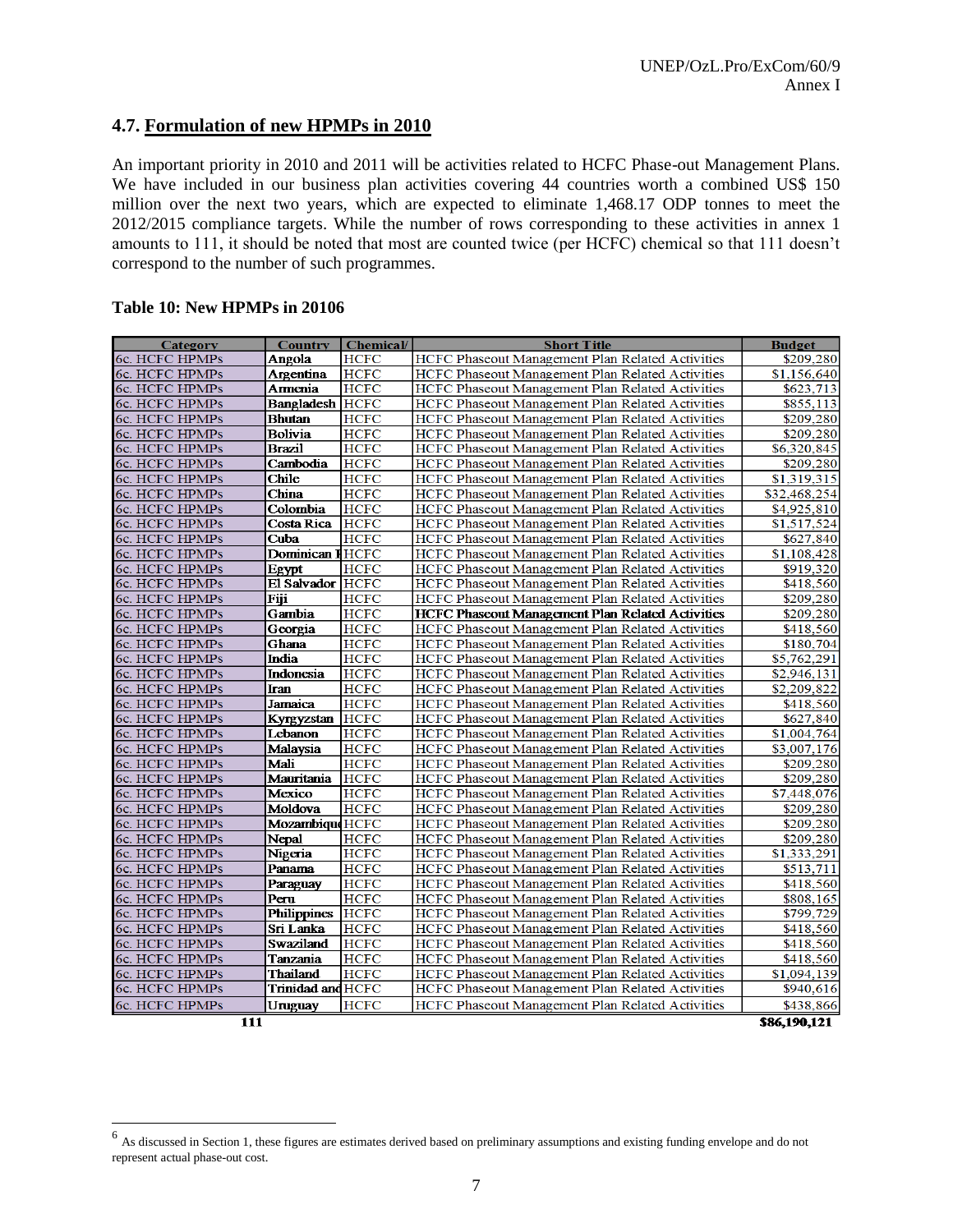# **5. Activities included in the Business plan that needs special consideration**

While the preceding paragraph 4 of this report dealt specifically with 2010 activities only, section 5 is related to all years.

# **5.1. HCFCs**

UNDP has been a pioneer in initiating work related to HCFCs. In 2006-07, UNDP was the first agency to assist twelve countries to complete their HCFC surveys. Since then, the 19th Meeting of the Parties of the Montreal Protocol took the decision to include HCFCs in the list of substances that are eligible for funding by the Multilateral Fund (MLF). As a result, various decisions were taken by the Executive Committee of the MLF, allowing UNDP to advance quickly in this new area.

In 2008-09, UNDP received approvals of 83 HCFC project preparation (PRP) activities for 38 countries, mostly with a view to formulate HCFC Phase-out Management Plans (HPMPs), HCFC Sector Plans, or individual phase-out projects. In 2010, as most countries have been covered, as far as preparation of HPMPS and other projects. HPMPs and related projects should be approved as soon as possible in order to achieve the 2013 and 2015 HCFC-reduction-benchmarks. UNDP hopes to finalize the remaining HPMPs very soon for approval in 2010 and 2011. The lack of decisions, mainly on cut off date, will delay HPMP submission process for countries with manufacturing capacity.

While four HCFC Technology Validation projects were approved for UNDP in 2009 (two for Brazil, Mexico, and Egypt to test the use of alternative technologies to HCFCs, such as methyl formate, methylal, and hydrocarbons in the Foams, Refrigeration, and Solvents sectors), a few additional demonstration projects are envisaged for two countries (China and Turkey) in 2010. As in the past, a major objective of such types of demonstrations is to find cost-saving methods to the MLF in order to carry out HCFC-investment activities in future years, bearing in mind the impact on climate.

Table 5 above lists the 6 remaining requests for project preparation, while table 6 contains the 4 HCFC pilot- projects that will be submitted in 2010. Detailed information on these new project preparation proposals will be made available in the respective work programme and WP amendments to be submitted in 2010.

# **5.2. Waste Management/Destruction**

For the last several years, the UNDP Montreal Protocol & Chemicals Unit has been requested by countries for support to assist them to manage their stocks of ODS which cannot be reused in a sound way. The potential for recovery, proper management and final disposal of such unwanted ODS and ODS containing appliances/equipments banked, have been proven as being possible in developed countries if the proper legislation and price incentives, as well as business opportunities, exist. However, the applicability of banks management schemes in developed countries needed to also be demonstrated in Article 5 countries. The Executive Committee has approved four preparation activities for Brazil, Colombia, Cuba, and Ghana, to address ODS waste management leading to ODS destruction.

Furthermore, we considered the high probability to find synergies with other sources of funds such as the GEF (via market transformation for EE and appliances replacement).UNDP"s GEF programme on energy-efficiency, as related to refrigeration sector is significant and often provides links with ODSwaste management/destruction efforts and brings the volume of waste required for such schemes. The most important point concerning these management schemes is the huge potential for mitigating climate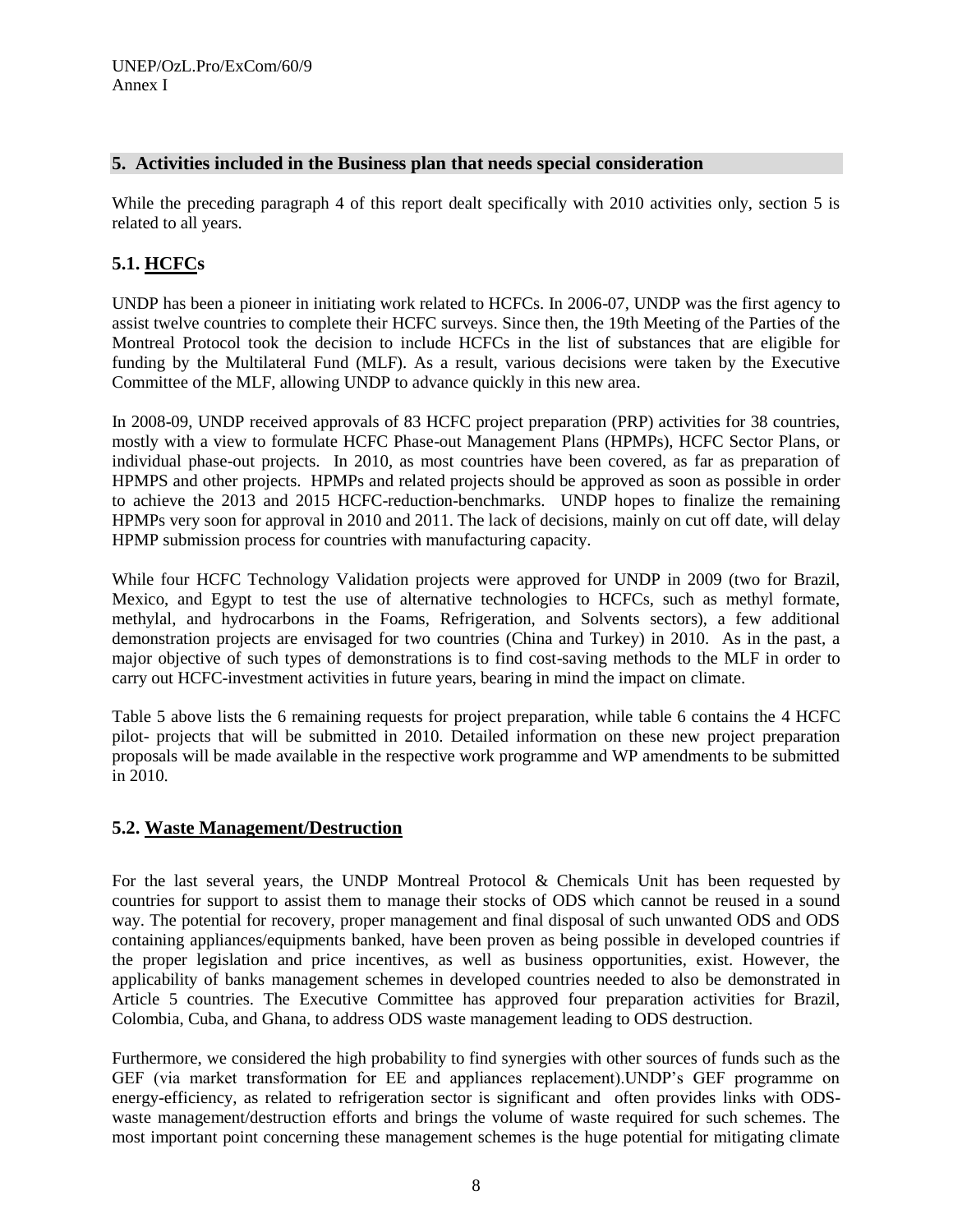change and the opportunities to tap into the voluntary carbon market to finance the destruction of ODS banks. The Executive Committee has approved four preparation activities for Brazil, Colombia, Cuba, and Ghana, to address ODS-waste management leading to ODS destruction. Annex 1 (category 7) to this report lists the 5 pilot ODS-Waste projects for which project preparation was already approved, and which we hope to submit in 2010.

# **5.3. Resource Mobilization for Climate Benefits**

In accordance with Executive Committee Decision 59/21, UNDP has kept the request for "resources mobilization for climate benefits" in 2010 and is re-submitting a revised proposal for consideration at the 60th Executive Committee meeting. This proposal has been amended to take recent developments into account.

The overall objective of this proposal is for UNDP to explore the different funding solutions and barriers to finance the climate benefits of HCFC phase-out and ODS destruction activities. Specifically, this will focus on non-MLF funding solutions, including funding sources as GEF, the carbon markets (compliance and voluntary), bilateral donors and private sector partners. In seeking to achieve this objective, UNDP will leverage its experience as a *one-stop-shop* in environmental finance, with the emphasis on efficiently and seamlessly bringing together these different funding sources.

This proposal also relates closely to the ongoing work on a possible Special Funding Facility for Additional Income (SFFAI) under the MLF, still to be discussed and decided by the Executive **Committee** 

UNDP considered the high probability to find synergies with other sources of existing funds such as UNDP"s GEF programme on energy-efficiency, which often provides links with ODS-waste management/destruction efforts and brings the volume of waste required for such schemes. The most important point concerning these management schemes is the huge potential for mitigating climate change and the opportunities to tap into the voluntary carbon market to finance the destruction of ODS banks.

Ozone phase-out programmes have a significant mitigation effect on global warming. We can see clear opportunities for linkages and synergies with climate in at least three areas:

- 1. Co-funding opportunities in HCFC phase-out where additional climate benefit can be gained by additional investment in technology selection.
- 2. Bank management and ODS disposal projects, particularly for end-of-life management of appliances.
- 3. Carbon Finance

For example, there are clear possibilities to use linkages with other programmes, such as market transformation for energy efficiency actions under the GEF, to identify projects and leverage finance. The opportunity exist to also increase access to old appliances in order to ensure ODS collection and recovery and therefore appropriate end-of-life management, tapping into country specific initiatives towards energy savings gains, such as in appliance replacement national programmes, green building initiatives, etc..

Apart from the evaluation of climate benefit itself, the UNDP Montreal Protocol & Chemicals Unit is keen to work with UNDP MDG-Carbon Facility and GEF Climate Change mitigation teams to identify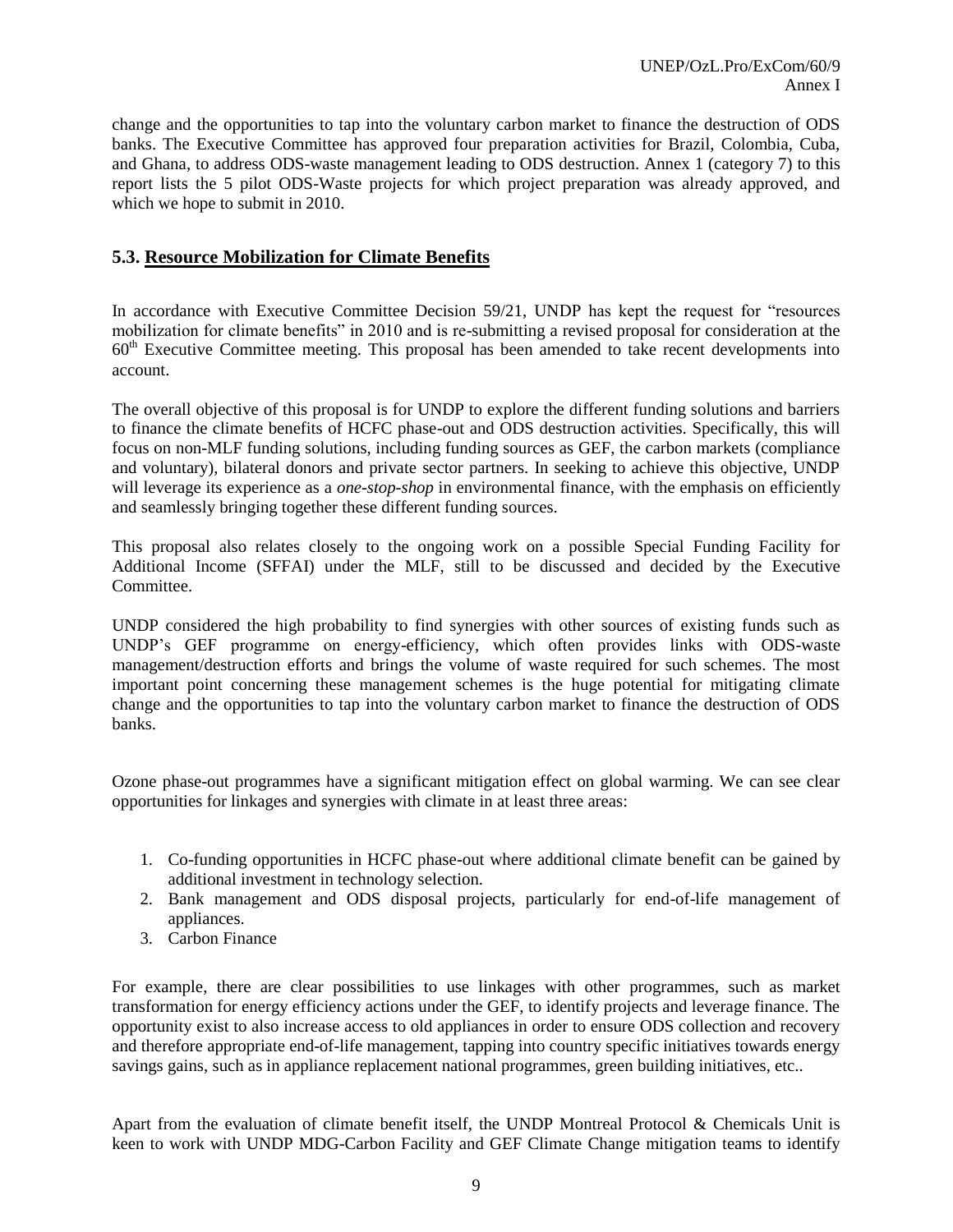## UNEP/OzL.Pro/ExCom/60/9 Annex I

mechanisms for accessing co-funding; developing robust voluntary market methodologies that will help to enhance the reputation (and value) of credits generated and placed on the carbon market in the face of some concern among some stakeholders that projects involving high-GWP gases are likely to result in a glut of poorly defined credits.

UNDP has recently progressed in the official carbon financing arena which it can leverage to assist in the development of a sound approach to the co-financing of incremental climate benefits resulting from MP interventions in industrial conversion and ODS destruction activities.

The Montreal Protocol & Chemicals Unit has vast experience in the area of ODS projects but has no dedicated budget to seek to apply the carbon financing "best practice" possessed within UNDP via the MDG-Carbon Facility and the GEF climate change mitigation teams. UNDP has made several presentations at Executive Committee and Meeting of the Parties (MOP) meetings throughout 2009 in the hope to facilitate understanding of the needs for a special facility for funding climate benefits and its governance. As mentioned, UNDP had already submitted to the ExCom (at the 58th and 59th meetings) this resource mobilization project proposal. If approved it would help to bridge the knowledge gap that currently exists in this regard and enable better assistance to countries to find funding opportunities for elements not covered under the MLF. UNDP has invested personnel time and efforts in trying to share ideas and knowledge during the discussions. Nevertheless a decision about funding has been postponed to 2010 and we have therefore again re-submitted the amended proposal for attention of the 60th ExCom (as part of UNDP"s work programme).

# **6. Measures to expedite implementation of projects and those critical to compliance**

# **6.1. Phase-out from Approved Ongoing Individual Projects.**

Whatever ongoing individual there may still remain, it should be noted that all CFCs should be phased out by 1 January 2010 so that it doesn"t make sense to list remaining ODP from such projects as was done in previous year. Apart from a few exceptions, most HCFC project would be considered under multi-year agreements rather than as individual projects. Also, HCFC demonstration projects were approved as pilot projects without any phase-out associated to them.

While we therefore feel that this information is not of relevance, we do list the few projects that remain in this category of projects. Kindly also note that information on which projects are completed and which are ongoing is only estimated in this table, as this information will only be fully known at the time of our progress report.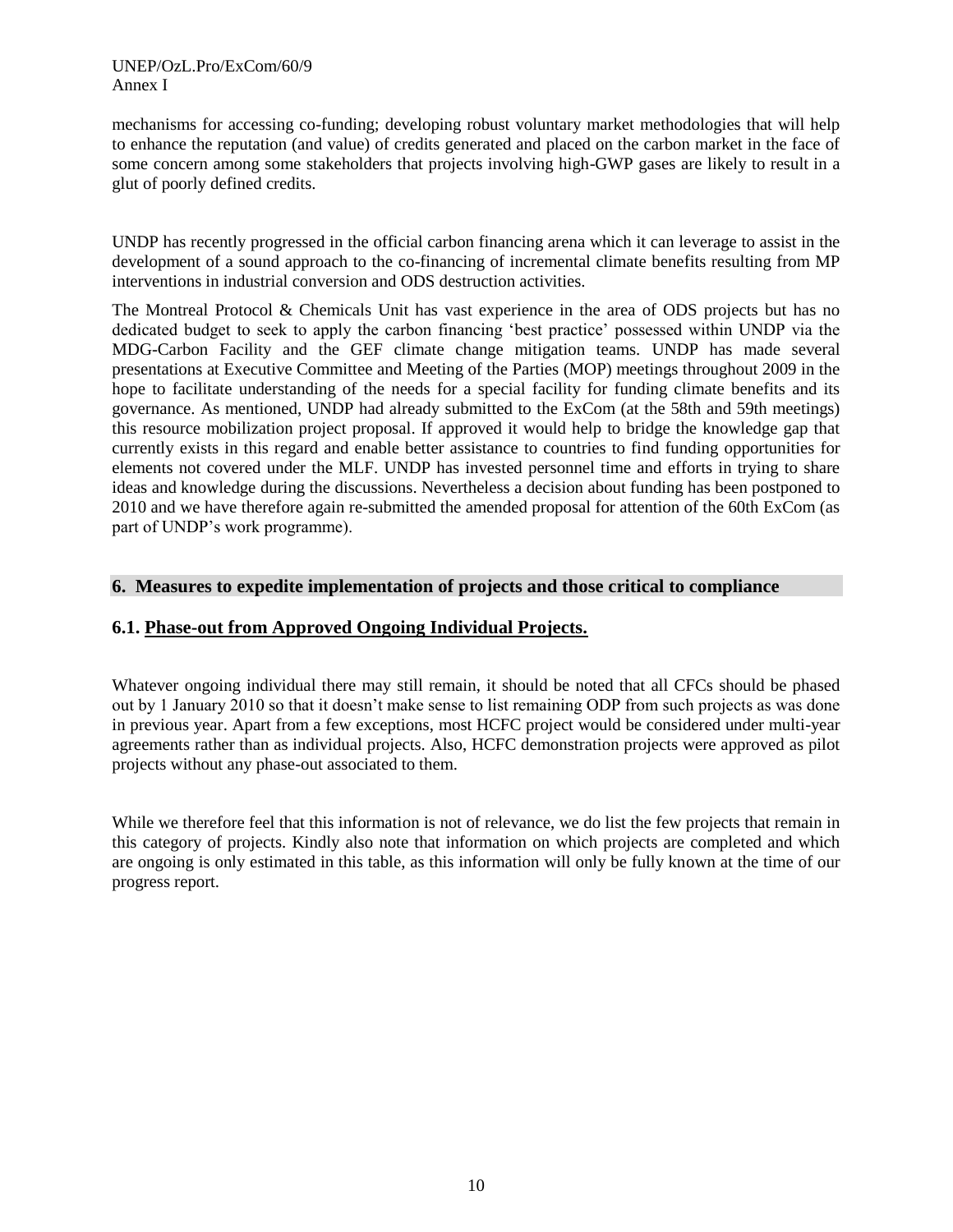| Chemical      | MLF Nr             | Short Title *                                | <b>ODP Balance</b> |       |          |       |
|---------------|--------------------|----------------------------------------------|--------------------|-------|----------|-------|
|               |                    |                                              | 2010               | 2011  | 2012     | 2013  |
| <b>CFC</b>    | BGD/ARS/52/INV/26  | <b>MDI Investment Program</b>                |                    | 76.3  |          |       |
| <b>CFC</b>    | CHI/FOA/48/INV/161 | Terminal umbrella for foam                   | 15.0               |       |          |       |
| <b>CFC</b>    | CHI/REF/48/INV/160 | Terminal umbrella for manuf in refrigeration | 10.7               |       |          |       |
| <b>CFC</b>    | COL/ARS/56/INV/71  | <b>Manufacturing of MDIs</b>                 |                    | 7.4   |          |       |
| <b>CFC</b>    | IND/ARS/56/INV/423 | <b>Manufacturing of MDIs</b>                 |                    |       |          | 564.6 |
| <b>CFC</b>    | PAK/ARS/56/INV/71  | <b>Manufacturing of MDIs</b>                 |                    | 83.8  |          |       |
| <b>CFC</b>    | URU/ARS/43/INV/42  | <b>Manufacture of MDIs</b>                   | 10.0               |       |          |       |
| <b>CTC</b>    | CHI/SOL/41/TAS/154 | <b>TAS for Solvents</b>                      | 2.1                |       |          |       |
| <b>CTC</b>    | COL/PAG/48/INV/66  | CTC as process agent at Prodesal S.A.        | 2.0                |       |          |       |
| <b>Halons</b> | DOM/HAL/51/TAS/39  | National halon bank update                   |                    | 1.2   |          |       |
| <b>MeBr</b>   | FIJ/FUM/47/TAS/17  | TAS for methyl bromide                       | 2.1                |       |          |       |
| <b>MeBr</b>   | MAL/FUM/43/TAS/151 | TAS for non-QPS uses of MeBr                 | 4.7                |       |          |       |
| <b>HCFC</b>   | MEX/FOA/59/INV/148 | HCFC-141b phaseout in dom ref at Mabe        |                    |       |          | 55.8  |
|               |                    |                                              | 46.6               | 168.7 | $\Omega$ | 620.4 |

**Table 13** below indicates the amount that will be phased out from approved, ongoing individual projects.

As can be seen, most of the CFCs remaining in this table comes from ongoing MDI projects and correspond to consumption measured *at time of project approval*. This shows why we believe the above table is of little relevance.

# **6.2. Strengthening the Network of UNDP staff and Experts in the Field and Challenges**

- During 2009, UNDP continued its efforts to reinforce its capacities both at the field level and at HQ in anticipation of work related to HPMPs. The UNDP Montreal Protocol & Chemicals Unit, added one outposted technical position in Bangkok, and maintained the ones in Bratislava and Panama. In addition MPU has continued strengthening its presence in the field in regions where the bulk of HPMP work will be carried out, mainly Asia and Latin America, where additional staff were placed at country offices in 2009 to assist with the increasing workload due to the phase out of HCFCs activities and our lead implementing agency role in so many large consuming countries. These measures will allow for better monitoring and trouble-shooting assistance at the field level. MPU also continues to strive to improve its capacity at headquarters to assist with recruitments and contracting, be it at the global level or to provide specific assistance at the national level. Specifically, UNDP has recruited one additional professional staff at Headquarters and is finalizing the recruitment of another professional to be on board before June 2010.
- As far as technical support to countries, UNDP has introduced for approval at the 21 January 2010 meeting of the UNDP Contracts, Assets, and Procurement Committee (CAP) a proposal for a competitive selection process for "bulk recruitment" of experts and succeeded in getting this modality approved. This will enable the Unit to issue individual contracts for the selected experts, when the countries need them for assignments during the next three years, and without having to go through individual and long procurement processes. This exercise has led to a roster of 45 experts in various fields: foams, refrigeration, solvents, MDI, energy efficiency, carbon markets, etc… This roster is also at the disposition of Country Offices who can recruit these experts without undertaking further competitive process.
- With regards to procurement of the very specialized equipment required for Montreal Protocol projects, MPU ( through its Programme Support Unit based in New York) is also offering its assistance to Country Offices to undertake the bidding and evaluation part of the purchasing process from New York, when needed.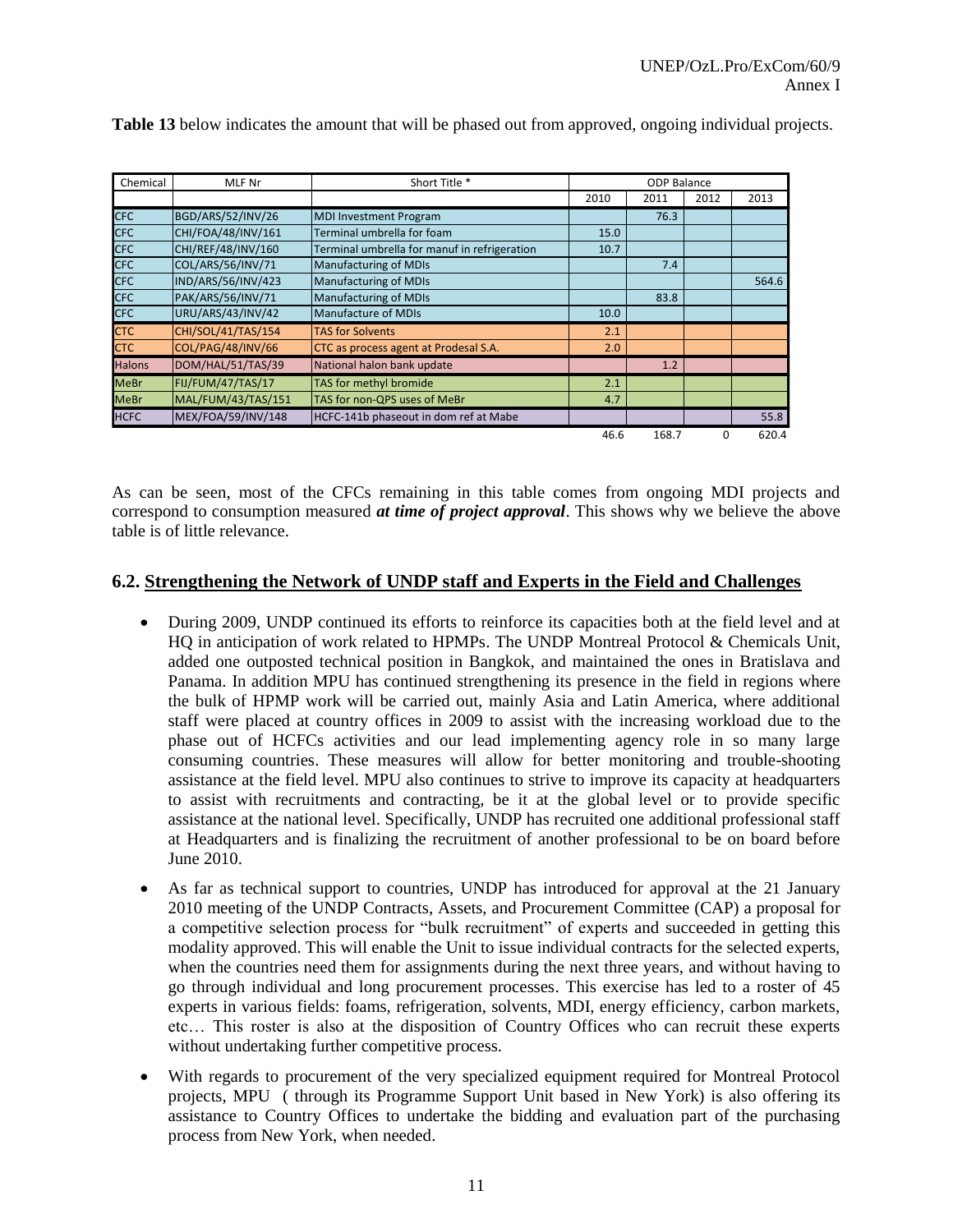# UNEP/OzL.Pro/ExCom/60/9 Annex I

- MPU"s strategy remains deeply rooted in the "Country Driven" concept: working consistently with national experts and institutions, and national Governments, so as to better address the needs of countries and speed up response time at the field level; conducting monitoring and evaluation of multi-year performance-based phase-out projects with agreements in close cooperation with national experts and government focal points as well as with other IAs; and continuing with the National Execution (NEX) modality, that serves to enhance the role of national experts and national institutions, and thereby building national capacity.
- UNDP wishes to emphasize again that while it believes that enhanced field presence allows for more direct supervision of activities, UNDP continues to encounter difficulties to work in some countries, mainly LVCs, where the current (and future) portfolio of projects does not bring the level of support cost that allow for reimbursing the country office at a rate that would bring sufficient level of monitoring and/or allow for the level of consultancy components to ensure smooth implementation. UNDP will have to consider these situations on a case by case basis in future.
- Finally, UNDP will continue to focus on following up with executing agencies and country offices to financially close outstanding operationally completed projects in order to return remaining funds to MLF. Our finance team will continue to ensure adequate management of financial reporting and follow-up on requirements related to the implementation of national and sector phase-out plans, and maintain close contacts with the Secretariat and Treasurer.

## **6.3. Management and Supervision of National/Sector Plans**

There are currently 42 ongoing Performance Based National and Sector Plans with UNDP.

- UNDP will continue to assist the countries in which it is implementing national and sector phase-out plans to establish and sustain the infrastructure for the National Implementation and Monitoring/ Management Units approved under the national/sector Plans, working closely with Government and operating under MLF and UNDP guidelines related to procurement of goods, data verification requirements, proper financial management and auditing, as well as required reporting on the progress of the Plans.
- National ODS legislative and regulatory frameworks are assessed and, if deemed inadequate to support and sustain the target reductions contained in a performance-base agreement, are presented to the relevant Government authorities with suggested revisions. Monitoring of ODS imports and distribution will continue to be strengthened as a mechanism to prevent enterprises (who have converted) from making future purchases of these ODS. UNDP will also continue to assist countries put in place, or strengthen, verification mechanisms, both from a top-down approach - ensuring that appropriate licensing systems are in place, as well as a bottom-up approach – supporting enhancement of government registries that detail purchasers of ODS, as well as enterprises that have been assisted by the Fund.
- As far as meeting agreed targets, UNDP and Government staff will continue to work in partnership to establish the mechanisms for preparation of projects to be funded under the Plans (in accordance with MLF guidelines, independent technical reviews etc.), as well as to monitor their implementation (procurement of equipment/materials, list of equipment to be destroyed, technology selection regulations, etc.). Reports on progress, key to measuring success of implementation and phase-out, as well as identifying challenges, are the result of a collaborative effort between National Management teams and UNDP.

UNDP believes that the aforementioned measures will continue to assist countries to expedite implementation of ongoing programmes and also enable them to efficiently implement the upcoming HPMPs. Specific ODP related information on on-going UNDP projects, on a country-by-country basis, has been provided as part of the BP tables.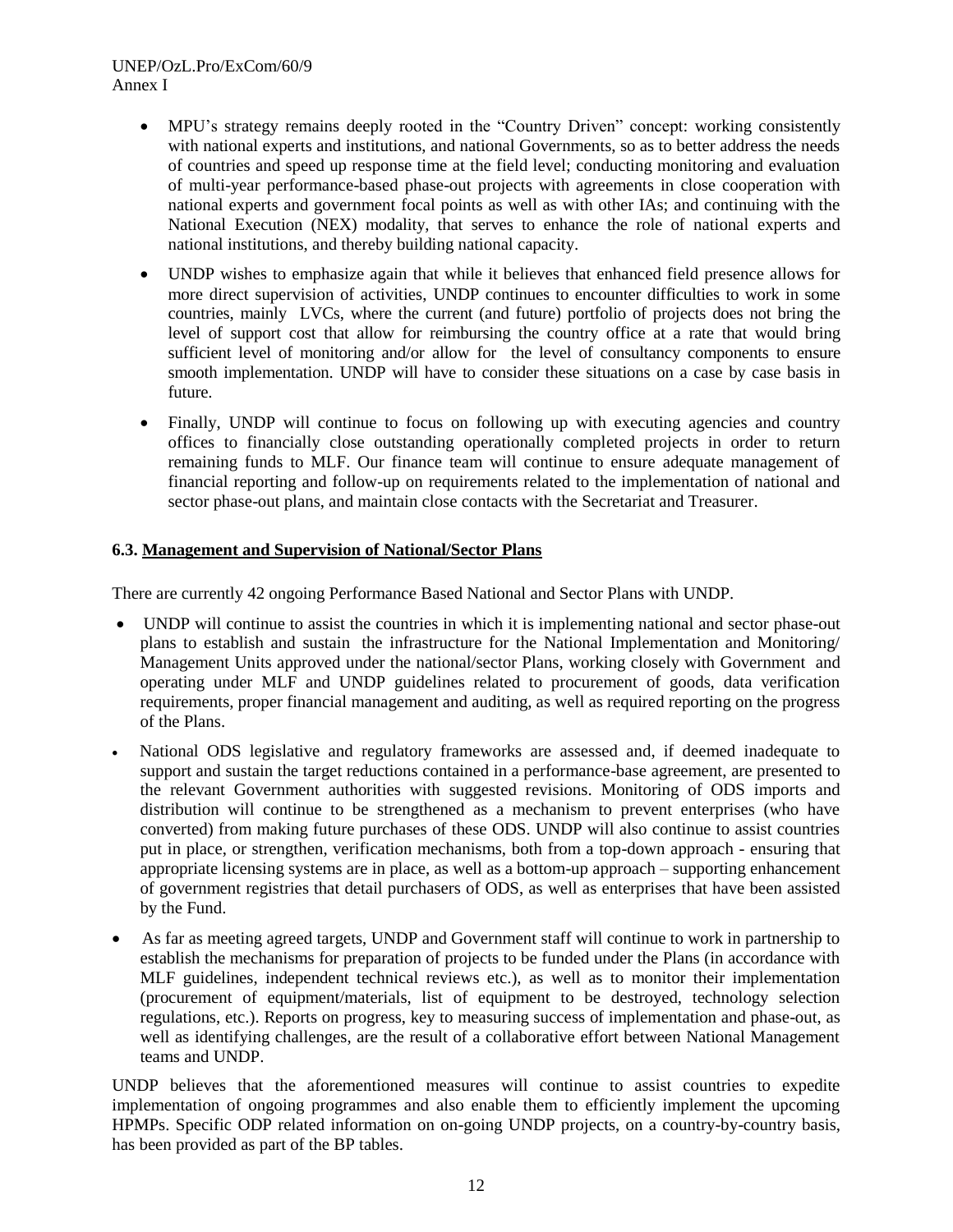The measures above are intended, as before, to be extended to all programming, on-going and planned programmes, so as to maintain momentum, accelerate implementation where required, improve supervision, as well as financial accountability, at the field level.

Since the workload has risen significantly due to the new control measures related to HCFCs, and as already mentioned, MPU has addressed and continue to address the need for additional staff and finding ways to facilitate procurement and technology transfer processes to ensure speedy implementation. Therefore changes are ongoing in the MPU business model, such as new staff recruitment, an improved roster of internal and external partners and experts, as well as greater internal partnerships across focal areas. UNDP senior management has offered full support to the MPU team to address these issues as they understand that the overall success of this programme will not only help countries to comply with the accelerated phase-out of HCFCs but will also bring significant climate mitigation benefits.

# **6.4. Country Developments and UNDP Efforts to Address Compliance**

## **6.4.1. UNDP efforts in countries addressed by the Implementation Committee and by the MOP**

UNDP is continuing to assist countries address their compliance commitments, following issues raised by the Implementation Committee in 2009 and corresponding decisions taken by the  $21<sup>st</sup>$  Meeting of the Parties. These include countries where UNDP manages the Institutional Strengthening programmes, as well as countries where UNDP is playing a significant role in a particular sector. In addition to the measures mentioned above, there are no new compliance issues for UNDP countries as discussed in the last Implementation Committee and MOP meetings in Egypt, with the exception of Bangladesh, listed below:

In 2009, UNDP continued its support to Bangladesh for expediting implementation of the national ODS phase-out plan and the MDI project, in close collaboration with government, industry and UNEP, the partner agency:

- UNDP introduced a fast-track mechanism for executing enterprise/field-level activities in mid-2009, followed by a high-level mission in June 2009, jointly with UNEP, to ensure buy-in from decision makers in the government on the importance of country initiatives for the MDI projects
- UNDP assisted Bangladesh in preparing a plan of action to reduce dependence on CFCs both in servicing as well as in MDI manufacturing, including exploring reclaimed CFCs and drop-in substitutes
- A second high-level mission was arranged jointly with UNEP in October 2009, with the participation of the ExCom Chair, Chief Officer of the MLF, President of the Implementation Committee, Ozone Secretariat and the UN Resident Coordinator. This helped consolidate the government"s commitment to make every effort to ensure quick and coordinated actions to support execution of field-level activities
- Memorandum of Agreement (MOA) between government and the three MDI manufacturers was signed in October 2009. Two of the three MDI manufacturers already launched two non-CFC MDI formulations during the remainder of 2009.
- UNDP is working closely with government and UNEP, to ensure completion of the remaining activities under the national ODS phase-out plan.

## **6.4.2. UNDP efforts to support verification of Article 7 data (in support of Decision 41/16)**

As part of the activities that UNDP will continue to undertake in 2010, and as done in the past for UNDP-IS countries, UNDP will continue to work with National Ozone Units in partner countries to verify the consistency of their Article 7 data reporting and project phase-out data presented. The underlying aim of such an exercise is to ensure the accuracy of data in order to facilitate verification of phase-out